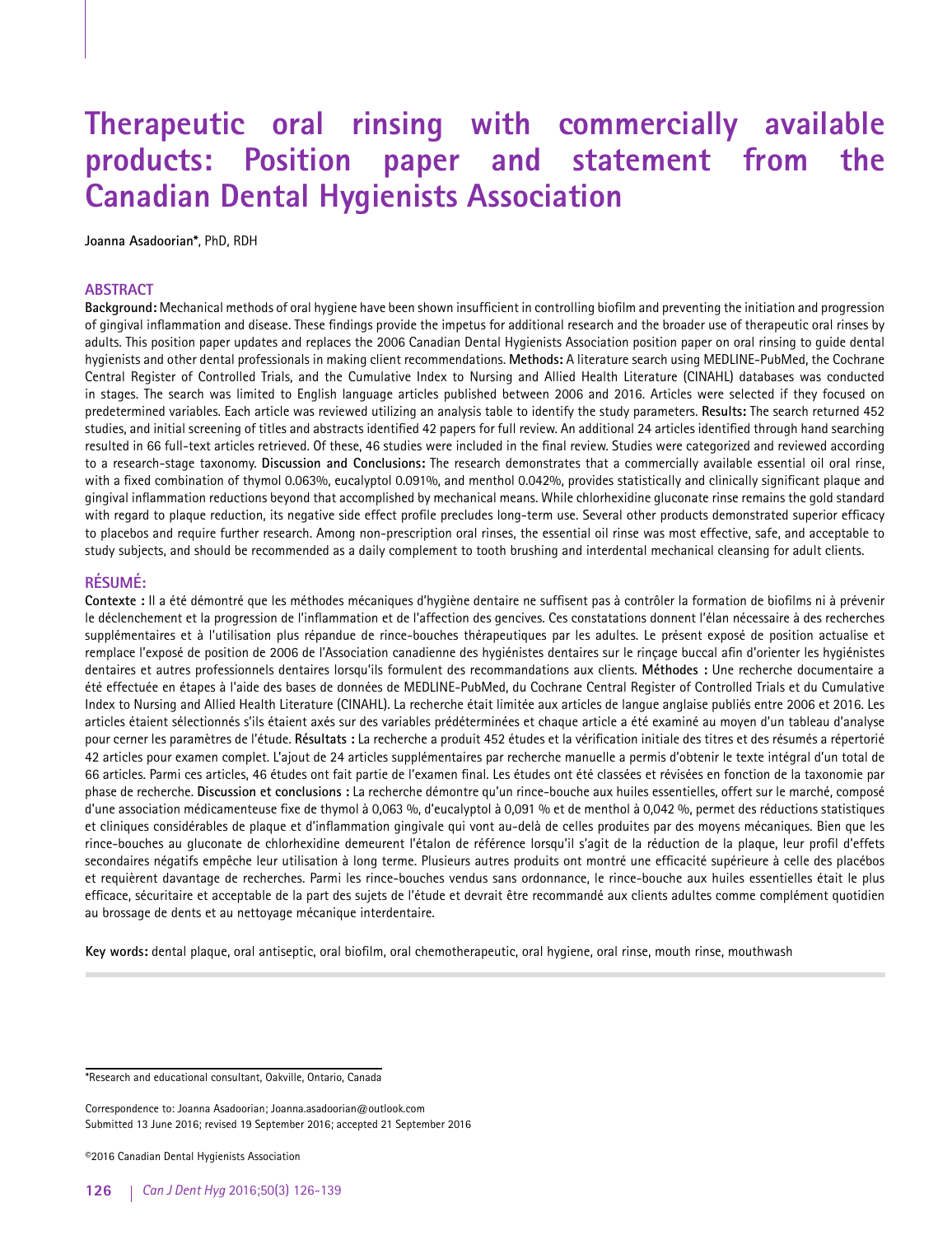### **CANADIAN DENTAL HYGIENISTS ASSOCIATION POSITION STATEMENT**

Based on the current research, dental hygienists are encouraged to recommend oral rinsing with a commercially available therapeutic over-the-counter oral rinse (mouthwash) to their adult clients as a long-term complement to usual mechanical plaque control measures. An accumulation of research, including well-conducted long-term clinical studies (≥6 months), has shown that oral rinses with a fixed combination of 3 essential oils—thymol 0.063%, eucalyptol 0.091%, and menthol 0.042%, along with other ingredient(s) (e.g., methyl salicylate 0.0660%)—produce statistically and clinically significant reductions in plaque and gingival inflammation beyond that accomplished by mechanical means alone. Other oral rinses demonstrate some reductions in plaque and gingivitis, but the research on these formulations is less conclusive. While prescription chlorhexidine gluconate oral rinse has been the gold standard with regard to reductions in plaque and gingival inflammation parameters, it is recommended for short-term use only due to a negative side effect profile. Dental hygienists can recommend alcohol-containing therapeutic oral rinse products as these have not been demonstrated to have adverse effects; the exception remains for clients who are unable to tolerate alcohol for personal or health reasons. Dental hygiene interventions should be client-specific and should be based on current evidence, which indicates that therapeutic oral rinses are an important complement to home care routines to achieve optimal oral hygiene and promote oral health for adult clients.

## **INTRODUCTION**

Dental hygiene clients find it challenging to maintain satisfactory oral hygiene through mechanical methods and, as a result, therapeutic oral rinsing has been advanced as an important addition to home care for reducing oral biofilm. Oral biofilm is the primary etiology for gingivitis, periodontitis, and caries, and also contributes to halitosis and systemic well-being.<sup>1</sup> Traditional mechanical methods for achieving oral cleanliness, such as tooth brushing and interdental cleansing, have been mainstays in controlling oral biofilm, but have in the last several years been recognized as insufficient in preventing oral disease initiation and progression. $2,3$  The effectiveness of dental flossing, a pillar of oral hygiene recommendations, has recently been questioned in the media because of a lack of supporting research.<sup>4</sup> The addition of a therapeutic oral rinse to home care routines has been recommended as an important complement to mechanical methods.<sup>5</sup> However, with many oral rinse formulations available on the market and numerous others in development, product selection for both the client and the dental hygienist is challenging.

This position paper, endorsed by the Canadian Dental Hygienists Association (CDHA), provides a comprehensive review of the research on therapeutic oral rinsing, including commercially available over-the-counter (OTC) and prescription oral therapeutic agents. This review was conducted to update CDHA's 2006 position paper and statement<sup>6</sup> on home mouth rinsing as a preventive oral health behaviour particularly as it relates to periodontal disease initiation and progression. While the review included research on oral rinse products in early development and not yet commercially available, those findings will be published separately. The present review updates and replaces the 2006 CDHA position paper and statements, written by the same author. A summary of the updates is found in the Appendix.

Studies testing the effectiveness of therapeutic oral rinse agents have been extensively conducted, but readers will note a wide variety of study designs and protocols, which makes the research difficult to compare

and interpret, subsequently complicating evidencebased decision making in clinical practice. Study designs range from very short-term in vitro and in vivo studies to long-term clinical trials lasting 6 months or more. All of these studies contribute to researchers' and clinicians' understanding of the efficacy of oral rinse formulations designed to control oral biofilm and reduce gingival inflammation. This comprehensive review paper aims to summarize, interpret, and make recommendations based on the research published since the previously published 2006 review.

Oral rinse studies can be placed on a continuum from early- to late-stage research. New product formulations, often testing active ingredients before commercial products are developed, are typically initially studied using shortterm in vitro studies and, if found to be effective, may proceed to longer-term studies, which are more expensive and ethically bound. Thus, where formulations are found to be ineffective in early-stage research, progression to later-stage trials is not warranted.<sup>7</sup> Conducting later-stage research on products without confirmed efficacy in early stages may be inappropriate and unethical. In fact, there has been a call from researchers in the field to standardize studies on therapeutic mouthrinses.<sup>7</sup> This review is framed according to research design stages described in the literature in order to situate oral rinse products on this continuum and clarify for dental hygienists and other readers the practical relevance of oral rinse products.7

#### Research designs

Although attempts to reach consensus on oral rinse research designs have been made, there is a recognized need to better standardize oral antiseptic research to reduce variability in designs and subsequent outcomes.7 Research has been conducted to evaluate and describe suitable study designs and other parameters in order to make recommendations for future therapeutic rinse studies.<sup>7</sup> For example, substantivity studies, plaque regrowth studies, experimental gingivitis models, and long-term (≥6 months) home use trials were identified as the most often applied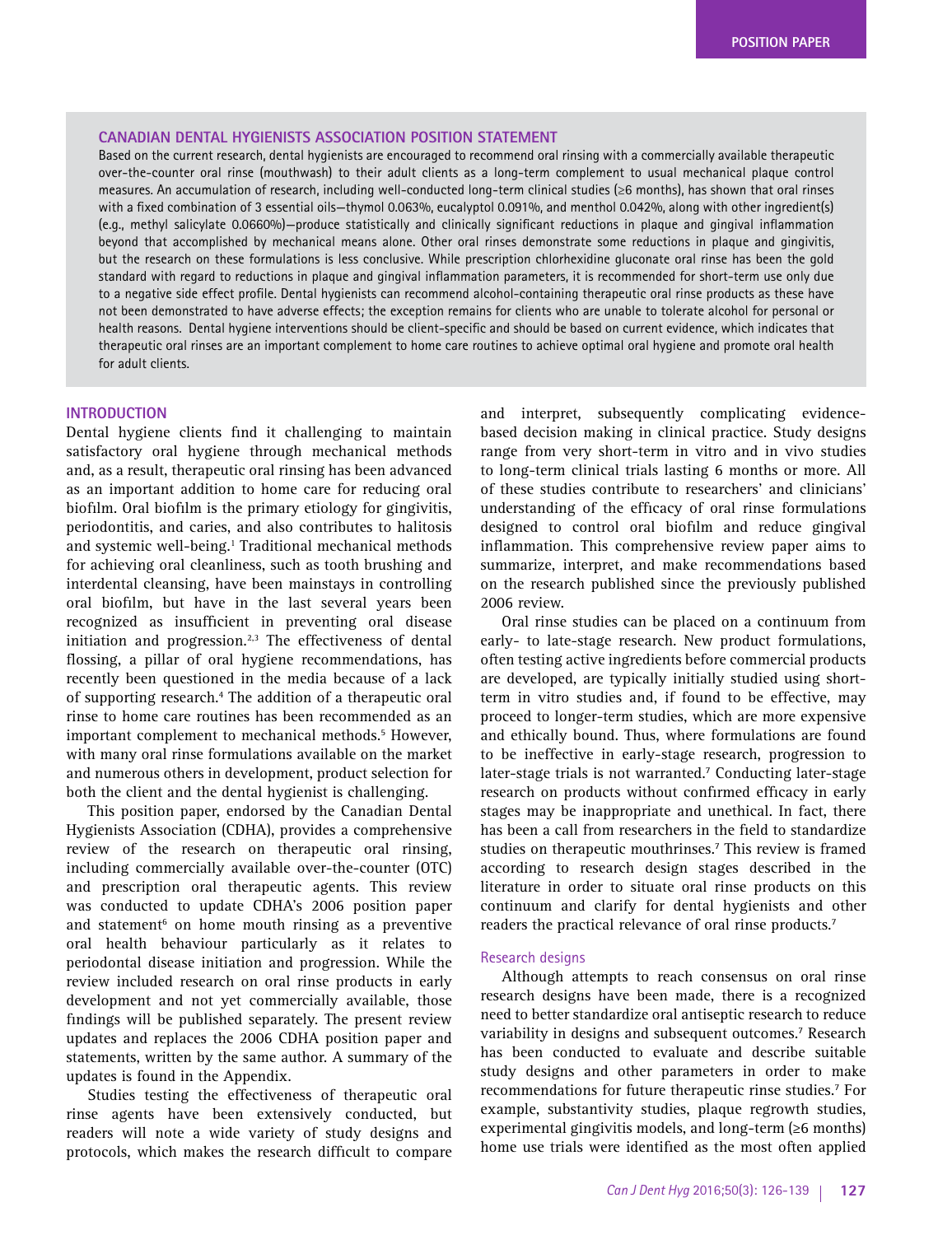| Table 1. Stages of therapeutic oral rinse research |  |
|----------------------------------------------------|--|
|----------------------------------------------------|--|

| <b>Stage</b> | Classic design                                                              | Measured outcomes                                                                                                                                                             | Comments                                                                                                                                                                                                                                                                                                   |
|--------------|-----------------------------------------------------------------------------|-------------------------------------------------------------------------------------------------------------------------------------------------------------------------------|------------------------------------------------------------------------------------------------------------------------------------------------------------------------------------------------------------------------------------------------------------------------------------------------------------|
| Stage 1      | In vitro kill ability:<br>8-hour in vivo substantivity                      | Bacterial vitality (vital<br>fluorescence technique), minimal<br>inhibitory concentrations (MIC).<br>colony forming units (CFU)                                               | Measures bactericidal activity and plaque inhibitory effects in cleaned<br>surfaces after single rinse over $8\pm$ hours; other oral hygiene suspended;<br>MIC is the lowest concentration of a formulation that will inhibit<br>bacterial growth after a period of incubation; crossover designs suitable |
| Stage 2      | 4-day plaque regrowth in<br>vivo                                            | Plaque indices, gravimetry,<br>planimetry                                                                                                                                     | Plaque inhibitory effects in cleaned surfaces while rinsing daily (1-3x);<br>other oral hygiene suspended; crossover designs suitable                                                                                                                                                                      |
| Stage 3      | 21-day experimental<br>gingivitis study in vivo                             | Plaque and gingivitis indices;<br>bleeding indices                                                                                                                            | Plaque and gingivitis inhibitory effects in cleaned surfaces while<br>rinsing daily (1-3x); other oral hygiene suspended; shorter than 21 days<br>insufficient time for gingivitis to occur in all study subjects; should use<br>parallel groups to minimize # times undergoing gingivitis                 |
| Stage 4      | Home use studies; long<br>term; in vivo; requirements<br>for safety records | Plaque and gingivitis indices<br>(i.e., Plaque index [PI], Modified<br>Gingival index [MGI]); bleeding<br>indices (i.e., bleeding index [BI]);<br>side effects; favourability | Typically 6 months; plaque and gingivitis inhibitory effectiveness in<br>real-life conditions while rinsing daily (1-3x) and while using other<br>mechanical methods; parallel groups                                                                                                                      |

study models and were described as the "classical methods" to evaluate therapeutic oral rinses as these approaches have demonstrated reliability, validity, responsiveness, and interpretability.7 It is a given formulation's degree of development and demonstrated efficacy that should determine the appropriate research design when planning new studies.<sup>7</sup>

Table 1 has been specifically developed for this review and is based on descriptions of these classical methods to help orient the reader and assist in navigating the text. Stage 1 research is designed to determine whether or not a product works and its level of substantivity in order to establish how often the product would need to be administered to inhibit plaque. Stage 2 studies are designed to determine, in the absence of any other oral hygiene measures, a product's level of plaque inhibition on initially plaque-free sites over the short term, typically 4 days. Stage 3 studies utilize experimental gingivitis models intended to determine the influence of an oral rinse on plaque development and gingival inflammation over at least 3 weeks, again, in the absence of other oral hygiene measures. Stage 4 research is comprised of home use studies designed to replicate "real-life" conditions most closely over the long term, ideally 6 months or more, thus measuring product effectiveness and safety.

## Other research parameters

#### *Outcome parameters and measures*

In addition to the research design, other parameters in oral rinse studies contribute to standardization. Outcome parameters include various measures to determine a product's efficacy or effectiveness and should not only be aligned with the study design but also be well accepted, reliable, and valid to allow for interpretation and comparison across studies, which may include subsequent systematic reviews and meta-analyses. In vitro and in vivo outcomes measured in early-stage research include bacterial vitality quantified through vital fluorescence technique and counting colony forming units (CFU). Clinical plaque measures used in intermediate and long-term research can be conducted by calibrated clinicians using well-validated indices or through the use of computer-based measurement tools like gravimetry (weight/mass measure) and planimetry (surface area measure). Gingival indices may be invasive and include measures of bleeding, or alternatively, may be non-invasive. Gingival crevicular fluid (GCF) and, more recently, its composition are also measured in some studies given the positive association found between changes in GCF and inflammation.<sup>8</sup> Outcome measures of side effects include discolouration or staining, taste alterations, and other unfavourable consequences.7

### *Study populations*

Inclusion and exclusion criteria for study samples would also benefit from standardization as some medical and behavioural factors may influence outcomes. Typically, individuals with systemic diseases, those with a history of severe oral diseases, those who have untreated caries, dentures, are undergoing treatment with antibiotics or other drugs (including those that may significantly impact saliva output), and women who are pregnant or breast feeding should be excluded from oral rinse studies.<sup>7</sup> Some studies will control for tobacco use given its relationship to periodontal disease progression and its ability to mask gingival inflammation.

# *Sample sizes*

For studies in stages 1 to 3, sample sizes of a minimum of 20 subjects per group are recommended based on anticipated drop-out rates, a normal distribution, a significance level of  $\alpha = 0.05$  and a power of 80% to determine if there is a real effect.<sup>7</sup> Sample size calculations for long-term home use clinical trials require the application of sample size statistical formulas selected in collaboration with experienced biostatisticians.<sup>9</sup>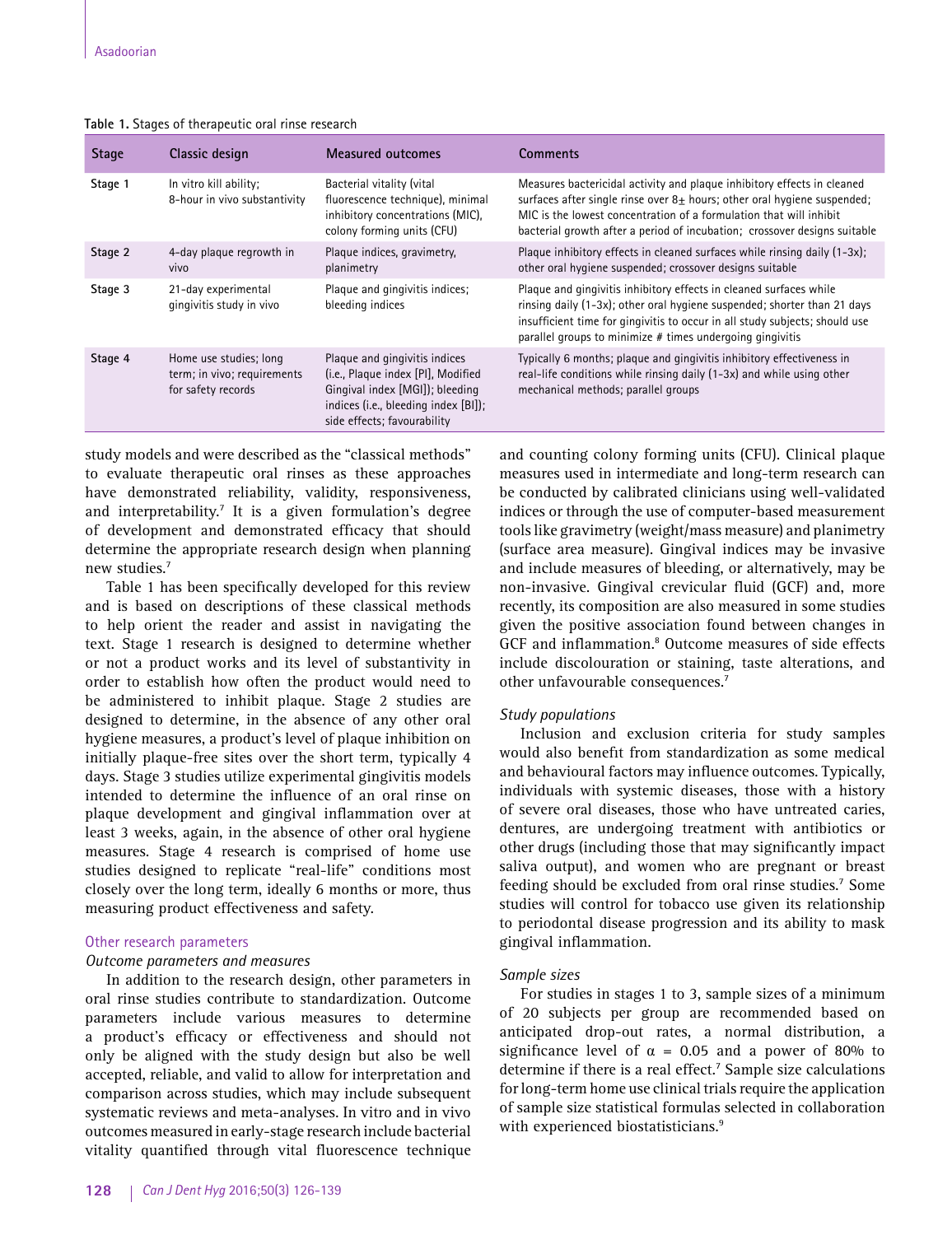# **MATERIALS AND METHODS**

Along with the author and CDHA staff, a committee was convened to oversee the development of the position paper and assist in defining the scope of the review. Committee members were selected based on content and/ or research expertise and communicated with the author via teleconference throughout the review process.

The first step in the investigation was to develop a PICO question, which subsequently guided the literature search and review. The PICO question was as follows:

Do healthy adults who have plaque or biofilm or gingivitis or early periodontitis [Population] who use home mouthrinse or mouthwash or oral rinse according to manufacturer's directions with a commercially available nonprescription or prescription formulation as an adjunct to mechanical cleansing including tooth brushing alone or tooth brushing and flossing or interdental cleansing [Intervention] compared to not using oral rinse [Comparison] have improved plaque or biofilm or inflammation or gingivitis scores [Outcome]?

The literature search was conducted in stages from January 4, 2016, to April 30, 2016, using the following electronic databases: MEDLINE-PubMed, Cochrane Central Register of Controlled Trials, and the Cumulative Index to Nursing and Allied Health Literature (CINAHL).

The initial search focused on primary original research studies and excluded reviews. The search was limited to articles written in English and published between 2006 (when the first CDHA position paper was released) and April 30, 2016. Papers were selected for retrieval if they focused on:

- *Independent variables:* home, commercially available oral rinse product (prescription or non-prescription)
- *Dependent/outcome variables:* impact on bacteria/ plaque/biofilm and inflammation/gingivitis

The second phase involved a manual search of references from papers retrieved in the first phase. Systematic reviews, meta-analyses, reports, and grey literature were also hand searched to ensure that no original research meeting the inclusion criteria was missed in the initial review.

To ensure consistency and minimize researcher bias, the author reviewed each paper utilizing an analysis table to identify the study parameters, including the researchers, date of publication, stage of research (according to Table 1), active ingredients, outcome measures, results (effect sizes; *p* values), and any other notes regarding the study.

Many natural-compound-based oral rinses are currently being studied but are not yet found in commercially available formulations. Dental hygienists have expressed interest in natural products, perhaps in response to client

inquiries, and these products will be reviewed in a second article focused on non-commercially available rinses, which are primarily natural compound formulations.

# **RESULTS**

The initial electronic search of the databases returned 452 research papers, of which 42 papers were selected for full review. An additional 24 articles were identified through the hand search, which resulted in a total of 66 full-text articles retrieved. Of these, 46 studies were found to:

- focus on the research question
- be original research
- include a commercially available rinse
- include an appropriate outcome measure
- be available in English

and were, thus, included in the review. Twenty studies retrieved in full text were excluded, primarily due to a lack of a commercially available rinse formulation in the study, and were referred to Part 2 of the review. In addition, several studies lacked an appropriate outcome measure or a suitable study population. For example, some studies focused on caries as an outcome measure or included children as a population group. The studies included were reviewed within the study stages framework described above and were summarized according to this taxonomy. Only stage 4 studies examining commercially available non-prescription products were reviewed in the 2006 position paper.

## Commercially available products

Oral rinse products have been available commercially for over a century and are supported by a substantial body of research. In fact, systematic reviews and meta-analyses of randomized controlled trials (RCT) have been conducted on several of these products.10-13 Research conducted to date on commercially available products has focussed primarily on 3 active ingredients: chlorhexidine gluconate (CHG), essential oils (EO), and cetylpyridinium chloride (CPC). While no Cochrane trials have been conducted on commercial oral rinse products, one on CHG is in the protocol stage.14

Historically, CHG has been viewed as the gold standard for therapeutic home oral rinse but has been available only by prescription (e.g., PERIDEX™ 0.12%) and has a negative side effect profile primarily due to staining of oral tissues and also to taste alterations and increased calculus accumulation.6,7 One EO rinse is available commercially (LISTERINE®) as an OTC product in a consistent formulation of naturally derived compounds, and new formulations have emerged with fluoride and without alcohol (LISTERINE TOTAL CARE®, LISTERINE ZERO®). OTC commercially available CPC formulations (e.g., Crest® PRO-HEALTH™) are also widely available and have been included in various studies in the past.<sup>6</sup>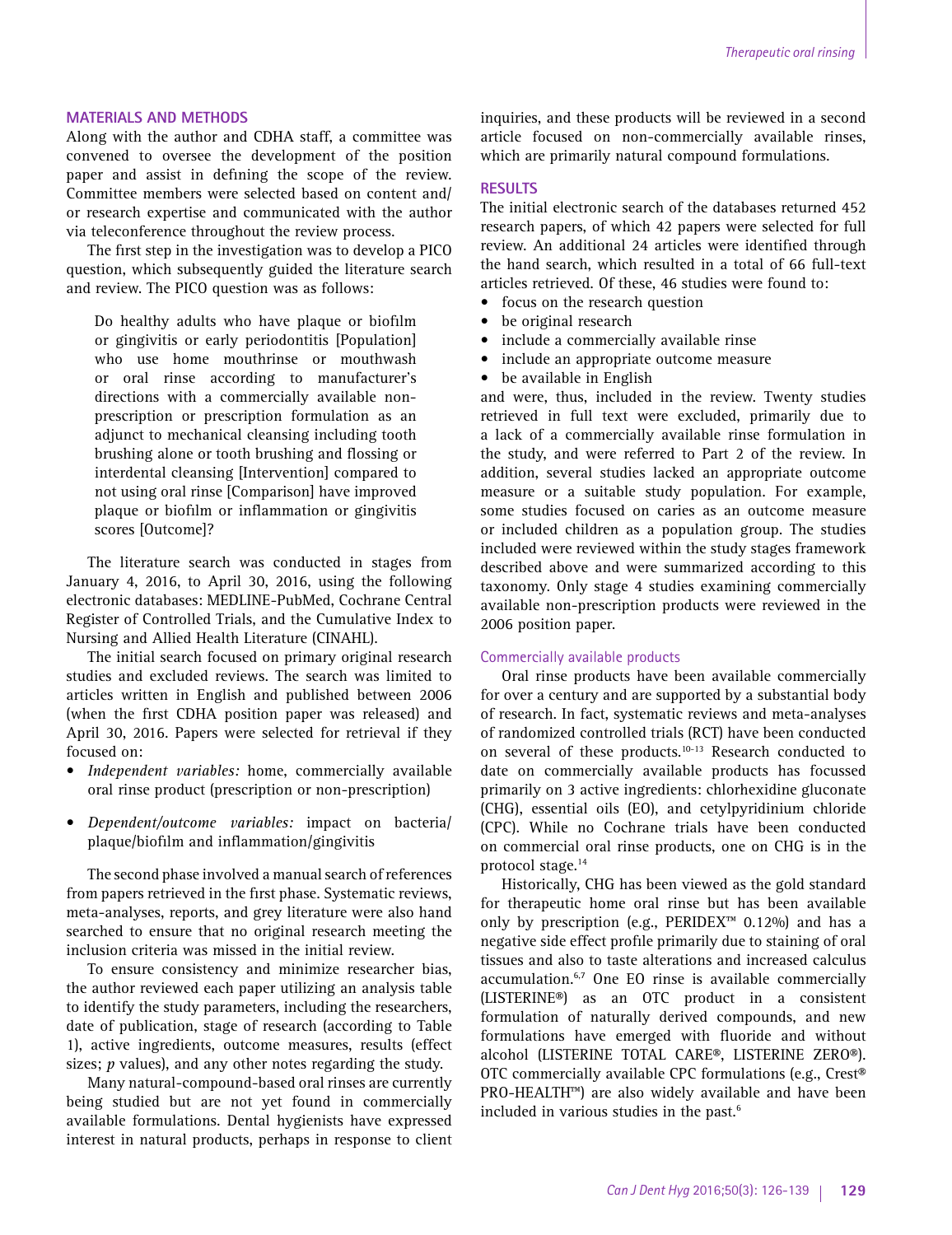# *Stage 1 summary*

Stage 1 studies include in vitro and in vivo designs, several of which were conducted with commercially available oral rinse formulations. Many of the products studied demonstrated positive effects in early-stage research and have undergone research in long-term models. However, these studies may be looking at specific bacteria as an outcome measure or at novel concentrations or combinations of established commercial products.

For example, several of these studies focused on CPC rinses. One 24-hour study compared a 0.075% CPC rinse with alcohol (6%) to a version without alcohol and to a negative control to determine differences in plaque reductions.15 Both formulations significantly reduced plaque ( $p < 0.05$ ) compared to the negative control, but there was no difference between the CPC groups. In another in vitro CPC study, 0.05% CPC with and without alcohol were compared to a negative control in relation to minimal inhibitory concentration (MIC) levels against 25 bacterial species and also to 0.12% CHG with regard to plaque scores. The results showed both CPC rinses to have lower MIC levels than the control and, while the CPC rinses significantly reduced plaque compared to the negative control ( $p < 0.001$ ), the CHG was more effective  $(p < 0.05)$ .<sup>16</sup> In a 5- and 10-day study using 3D confocal laser scanning microscopy and fluorometric analysis, an alcohol-free 0.075% CPC rinse was compared to a placebo control and demonstrated a statistically significant (*p* < 0.001) increase in the number of damaged biofilm cells after 5 days. But, while remaining statistically significant, the effect diminished by the 10-day point.<sup>17</sup> A further study examined viable *Fusobacterium nucleatum* counts following exposure either to an alcohol-free 0.075% CPC rinse or to a control rinse. The CPC rinse showed a significant inactivation of bacterial cells compared to the negative control ( $p < 0.05$ ).<sup>18</sup>

Several other CPC studies examined outcomes when combined with other products. For example, an alcoholfree 0.075% CPC with 0.05% NaF rinse was compared to an alcohol-containing (6%) 0.075% CPC also with 0.05% NaF and to a 0.05% NaF-only negative control with regard to planktonic bacteria. Both of the CPC rinses showed greater than 99.9% reductions in viable bacteria following 30 seconds of treatment.<sup>19</sup> Another study compared CHG, EO, 2 CPC rinses, and a commercially available stabilized chlorine dioxide product on CFU of gingivitis-associated oral bacteria. The EO and the 0.07% CPC rinses showed a complete bacterial kill within one minute, whereas the 0.075% CPC rinse showed the weakest bactericidal effects and the stabilized chlorine dioxide and 0.12% CHG demonstrated 100% kill at 5 minutes.<sup>20</sup>

Additional short-term studies were conducted with other products. For example, in a study comparing 0.2% CHG to a combination 1% povidone-iodine and EO rinse on the impact on *Porphyromonas gingivalis,* all treatment groups reduced the bacteria, however the EO rinse was the most effective.<sup>21</sup> Another study compared 3 CHG rinsesan experimental 0.05% CHG rinse incorporating EO and alcohol, a 0.05% CHG rinse, and a 0.2% CHG rinse—to a negative control in order to examine the reduction of total viable bacterial counts and growth of microbial populations, including 14 bacterial and fungal species. The results demonstrated a statistically significant reduction (*p* < 0.05) of viable counts of microbial populations of the test and standard CHG solutions over the control, but the standard CHG formulations were superior to the experimental product.<sup>22</sup> An in vitro study examined the maximum inhibitory dilution (MID) capable of inhibiting microbial growth of two 0.12% CHG formulations compared to a polyhexamethylene biguanide-based mouthwash (PHMB), which is a medical antiseptic commercially available in Brazil. No statistically significant difference between the CHG groups ( $p > 0.05$ ) was demonstrated, and the PHMB was statistically significantly less effective.<sup>23</sup> Further, a study comparing 2 versions of a commercially available rinse formulated with soluble bioflavonoids obtained from citrus fruits to a control rinse measured both the MIC against a range of microorganisms and the ability to inhibit microbial growth. The results showed a non-significant (*p* > 0.05) reduction in planktonic and biofilm bacteria by the experimental rinse compared to the control. $24$ 

# *Stage 2 summary*

Several plaque regrowth studies have been conducted with commercially available mouthrinses, ranging in duration from 8 hours to 9 days. Some of these trials have extremely small sample sizes, $25-32$  and they have inconsistencies in rinsing exposure times and rinse amounts, which may influence outcomes. Many of the stage 2 studies in this review included CHG either as a test group or as a positive control. Of these, 3 studies compared a standard CHG formula to a novel formula and/or to a control group. For example, a recent 4-day plaque regrowth study compared 0.05% CHG to a 0.05% CHG with 0.05% fluoride solution; both demonstrated equal effectiveness in depressing plaque regrowth.<sup>31</sup> A 7-day plaque regrowth study compared 0.12% CHG with alcohol to a 0.1% CHG alcohol-free formulation and to a control and showed the 0.12% CHG with alcohol rinse to be statistically significantly (*p* < 0.05) more effective in plaque inhibition than either the non-alcohol version or the control.<sup>27</sup> An 8-hour plaque regrowth study demonstrated a 0.2% CHG rinse to be more effective (*p* < 0.05) in reducing bacterial growth and adherence compared to a Germanmanufactured commercially available amine/NaF rinse (ELMEX®) and a negative control. $32$ 

In several of these plaque regrowth studies, CHG served as a positive control and was compared with another product. In most of these studies, CHG was shown to be statistically significantly more effective than comparison groups. For example, in one 4-day study 0.12% CHG was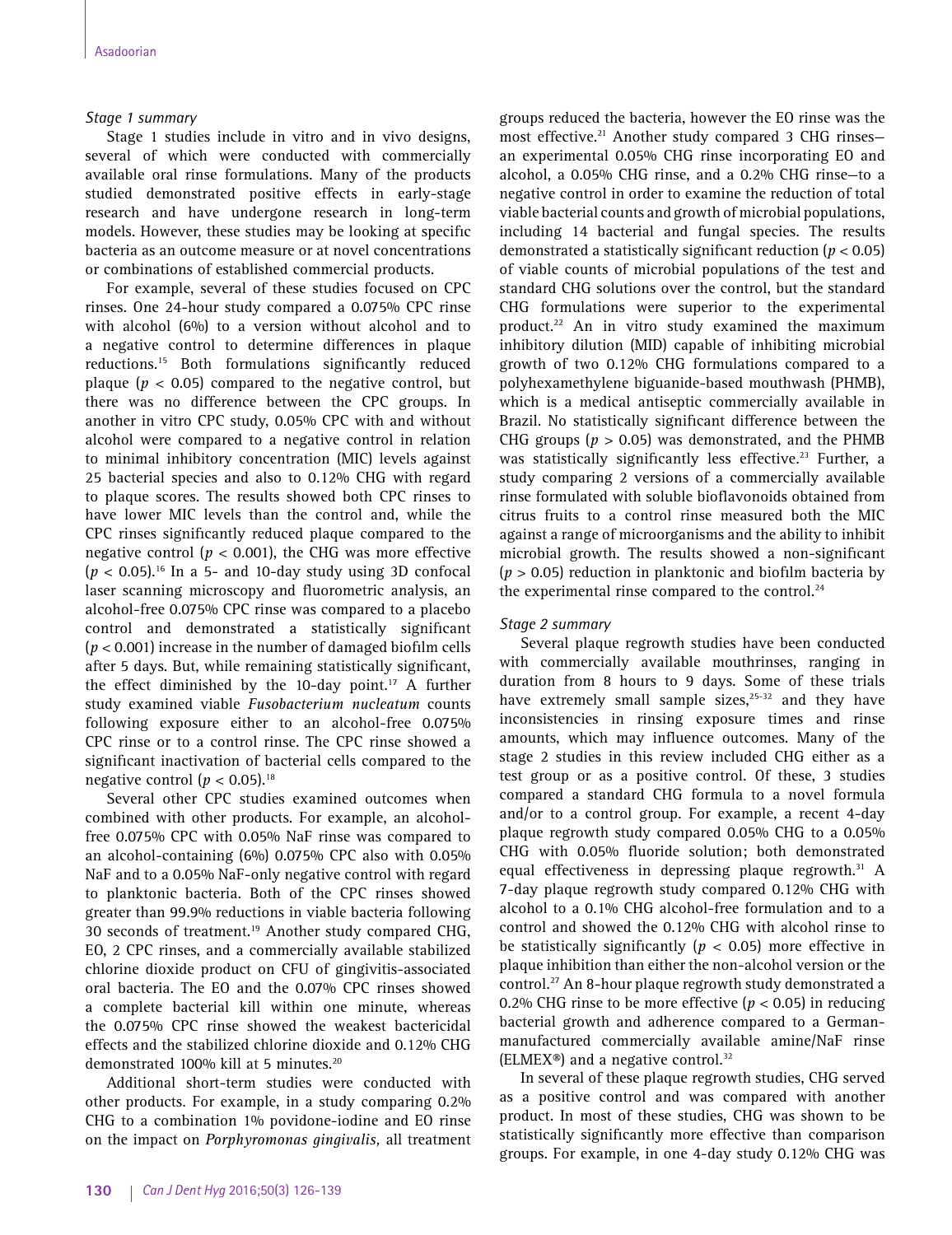compared to 0.05% CPC and a negative control. While both CHG and CPC were statistically significantly superior in reducing CFU compared to the control, CHG demonstrated a statistically significant decrease in values compared to the other groups ( $p < 0.001$ ). With regard to plaque outcomes, CHG suppressed plaque significantly better than both CPC and negative control ( $p < 0.05$ ). While the study was just 4 days in duration, the negative control had significant increases in inflammation from baseline scores ( $p < 0.47$ ), and the CHG was statistically significantly superior to both CPC and the negative control in controlling gingival outcomes ( $p < 0.05$ ).<sup>28</sup>

Two studies compared 0.12% CHG to EO and amine/ stannous fluoride (ASF) rinse groups; both found the CHG to be most effective in plaque suppression, although the EO and fluoride rinses were also found to be statistically significantly better than the control.<sup>26,30</sup> In a 2008 study, while there was no statistically significant difference (*p* > 0.05) between the ASF and EO, both significantly inhibited plaque regrowth compared to saline (*p* < 0.001). However, statistically significantly greater plaque reductions were shown with the CHG ( $p < 0.01$ ).<sup>26</sup> In a 2015 study, an ASF rinse was compared to an alcoholfree EO with fluoride rinse and a 0.2% CHG group and, while the ASF was statistically significantly better at inhibiting plaque than the EO plus fluoride group, CHG was again superior to both the ASF and the EO rinses  $(p < 0.001).^{30}$ 

CHG has also been compared to commercially available natural compound products. A 3-day study compared an herbal mouthrinse available from India (Herboral®), which is a combination of 10 natural herbs, to 0.2% CHG. The study demonstrated CHG to significantly inhibit plaque compared to the herbal rinse  $(p < 0.001)$ .<sup>33</sup> There were 2 studies conducted with a commercially available product (HiOra© ) containing 3 natural compounds: Meswak (persica), Betel leaf, and Belleric Myrobalan or, more correctly termed, *Terminalia bellirica.* In a 2015 5-day plaque regrowth study, both the test formulation and the 0.02% CHG rinse significantly ( $p < 0.001$ ) suppressed plaque and inflammation compared to a negative control and, while the CHG outperformed the test rinse, its results were not statistically significant.<sup>34</sup> An earlier 2013 study compared the same natural compound rinse to 0.2% CHG and EO, and demonstrated the test rinse and the EO to inhibit plaque regrowth significantly over 4 days compared to placebo (*p* < 0.001). The lowest values were found with CHG, which was statistically significantly better than the test rinse and EO ( $p < 0.001$ ).<sup>35</sup> A 5-day plaque regrowth study comparing a commercially available tea tree oil rinse (Tebodont®) to 0.12% CHG, 0.05% CPC, and a placebo demonstrated both CHG and CPC to be significantly more effective (*p* < 0.001) in suppressing plaque than the experimental group and placebo, but there was no statistical difference between them.<sup>36</sup>

Three plaque regrowth studies examined the effects of CPC rinses. Two of these compared different concentrations of CPC to each other and to controls, whereas another study compared CPC to a European commercially available hexitidine rinse (Hextril™). The 2008 3-day study compared 0.1% CPC to 0.05% CPC and to a negative control. Both CPC rinses were significantly superior  $(p < 0.05)$  to the control, while no difference was evident between CPC groups.25 A 2011 study compared a 0.075% CPC with 0.05% NaF to an alcohol-free version of the same product and an alcohol-free NaF control rinse. Both CPC rinses performed significantly better  $(p < 0.05)$  compared to the control rinse in reducing anaerobic bacterial counts.<sup>37</sup> Finally, a 3-day study comparing 0.07% CPC to hexitidine 0.1% and a negative control showed both test rinses to be significantly better  $(p < 0.001)$  in suppressing plaque than the negative control, but there was no statistical difference between treatment groups or differences detected in inflammation.<sup>29</sup>

## *Stage 3 summary*

Six stage 3 suspended oral hygiene experimental gingivitis studies were included in this review. Of these, 4 were only 2 weeks in length and, therefore, would not necessarily be long enough to induce gingivitis in all participants.7 Four of these studies compared EO to CPC and/or a negative control in relation to plaque and gingival parameters.<sup>38-41</sup> These showed expected outcomes, with EO and CPC both statistically significantly outperforming the control rinse and also demonstrating that the EO rinse was superior to CPC regardless of the latter's concentration. Specifically, the 2009 2-week study demonstrated the EO rinse to be significantly better  $(p < 0.001)$  than the 0.05% CPC and control rinses in plaque and gingival parameters.38 Similarly, the 2011 study, also only 2 weeks in length, demonstrated the EO rinse to be significantly better ( $p < 0.011$ ) in both plaque and gingival outcomes than a 0.07% CPC rinse.<sup>39</sup> Another 2-week study compared an alcohol-free EO rinse to placebo and showed the EO to significantly outperform the control  $(p < 0.001)$  in plaque and gingival measures.40 Finally, a 2-week trial conducted in 2013 compared an EO rinse to a 0.075% CPC and a negative control. That study also demonstrated significant (*p* < 0.001) reductions in plaque and gingival measures by the EO rinse compared to the control. The EO rinse significantly (*p* < 0.001) reduced bleeding compared to the CPC rinse.<sup>41</sup>

Both of the 3-week studies were conducted with CHG. One small ( $n = 20$ ) study compared 0.12% CHG on plaquefree surfaces versus plaque-covered surfaces.<sup>42</sup> Results were significantly better ( $p < 0.05$ ) with the plaquefree surfaces, demonstrating the importance of surfaces initially being cleaned to inhibit plaque and gingivitis over time.<sup>42</sup> The final experimental gingivitis study included in the review compared a 0.2% CHG rinse to a triclosan 0.3% plus 0.025% NaF with alcohol rinse and to a 0.2% CHG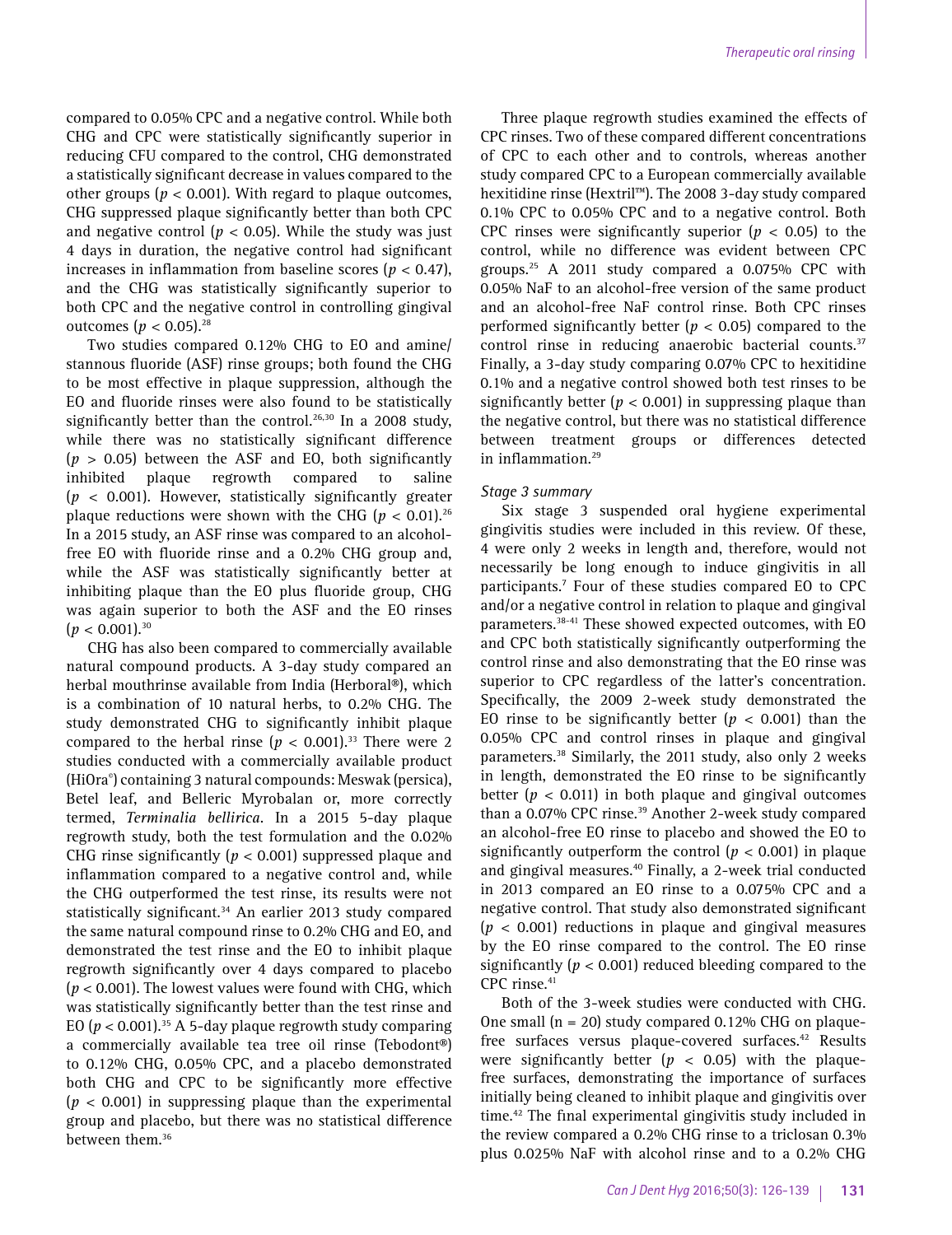rinse also with 0.3% triclosan, 0.3% NaF, and 0.09% zinc chloride. The findings showed 0.2% CHG to be significantly most effective  $(p = 0.046)$  in reducing plaque and gingivitis, but also had significantly ( $p = 0.03$ ) more stain than the other groups, highlighting the trade-off between efficacy and side effects associated with CHG.<sup>43</sup>

## *Stage 4 summary*

**Short-term (6-week) home use trials:** Short-term home use studies were not described by Lorenz and colleagues in their research on appropriate study designs for therapeutic oral rinses,<sup>7</sup> but 6 studies falling within this category were identified and reviewed, and ranged from as short as 7 days to 6 weeks. Those that were shorter than 3 weeks, again, need to be viewed cautiously with regard to gingival parameters. Two of these studies compared CPC to an EO formulation. A 4-week study comparing an EO rinse to 0.075% CPC and a negative control demonstrated both the EO and CPC rinses to be statistically significantly superior to the control, but the EO rinse was superior to the CPC formulation in plaque and gingival outcome measures (*p* < 0.001).44 Another recent 6-week study compared 0.075% CPC to EO rinse and again showed the EO rinse to be superior to the control  $(p < 0.001)$  and the CPC rinse  $(p < 0.05)$  in plaque and gingivitis measures.<sup>45</sup>

Several studies compared CPC rinses to a positive or negative control. For example, two 7-day studies compared 0.05% CPC rinse to a control rinse; both showed the CPC rinse to significantly reduce plaque scores compared to the control ( $p < 0.05$ ;  $p < 0.05$ ).<sup>46,47</sup> A longer 6-week trial also conducted on 0.05% CPC and a control had similar outcomes ( $p < 0.05$ ).<sup>48</sup> A small (n = 30) 28-day study comparing alcohol-free 0.2% CHG to an alcoholcontaining 0.2% CHG and a placebo demonstrated both CHG rinses to be significantly better (*p* < 0.05) in reducing plaque and gingival scores than the control.<sup>49</sup>

**Long-term (≥6 months) home use trials:** Nine longterm clinical home use trials investigating commercially available products were included in the review. All of these trials included EO, CPC, and placebos in various combinations typically in addition to usual mechanical oral home care routines. Two studies compared EO rinse to a control group only and showed expected results. The 2013 study demonstrated that the EO rinse group significantly (*p* < 0.001) reduced all outcome measures at all time points including both plaque and gingival parameters. In addition the effect increased over the duration of the study and no negative outcomes occurred.<sup>50</sup> The 2009 study also showed significantly greater reductions by the EO rinse compared to control ( $p < 0.05$ ) in plaque and gingivitis scores.<sup>51</sup>

Additional long-term clinical trials conducted with EO rinses included other test groups. For example, a large trial comparing EO rinse, a 0.07% CPC rinse, and negative control showed a statistically significant reduction in plaque and inflammation by both test groups compared to the control, but the EO rinse group was significantly superior to the CPC at all time points after baseline  $(p < 0.05)$ . There were no adverse outcomes other than staining reported by the CPC group.52 Another large trial compared an alcohol-free EO rinse to a 0.05% alcoholfree CPC rinse and a control and again showed both to significantly reduce plaque compared to the negative control  $(p < 0.001)$ . However, the EO rinse also significantly decreased plaque and gingivitis compared to CPC  $(p < 0.001)$ .<sup>53</sup> An earlier, very large trial compared EO rinse with zinc chloride and NaF to a 0.05% CPC also with NaF and to a control. Although the CPC produced a statistically significant reduction in plaque and inflammation scores compared to the control, the EO rinse was significantly better  $(p < 0.05)$  than the CPC rinse in all parameters and at all time points post baseline, and, again, the improvements increased over time.<sup>54</sup> Another long-term clinical trial compared an EO rinse to a 0.05% CPC and a placebo control and showed similar results, with the EO rinse demonstrating significantly lower plaque and inflammation scores than the control  $(p < 0.001)$  and CPC (*p* < 0.001). The CPC did show significantly lower outcome scores ( $p < 0.001$ ) than the control group and no adverse events occurred with either group.<sup>55</sup>

Two other long-term CPC studies were conducted. One compared an alcohol-free 0.075% CPC with 0.05% NaF to a control 0.05% NaF rinse. The CPC rinse group had significant reductions in gingival and plaque scores  $(p < 0.05)$  as compared to the control group.<sup>56</sup> In another study comparing a 0.07% CPC rinse to placebo, both the test ( $p < 0.001$ ) and the control ( $p = 0.003$ ) groups had significant reductions in outcomes, but the CPC group significantly reduced plaque compared to the placebo (*p* < 0.001). While bleeding was also lower in the CPC group, the findings were not significant  $(p = 0.052).$ <sup>57</sup> However, staining of teeth was also measured using the Gründemann Modification of the Stain Index (GMSI); there was significantly more staining with the test rinse as compared to the negative control at  $3 (p = 0.007)$  and 6 months  $(p < 0.001).$ <sup>57</sup>

Only one of these long-term clinical home use studies did not confirm previous findings, demonstrating no statistically significant difference between the EO rinse and the 0.07% CPC rinse in plaque or gingivitis measures  $(p = 0.05)$ <sup>58</sup> However, the study did not include a negative control group as is recommended in the American Dental Association (ADA) guidelines, and when the study was later critically reviewed, it was found to be flawed because of its lack of a control group and its analysis of the results as a traditional comparative study rather than more appropriately as an equivalence study.<sup>59,60</sup>

Long-term clinical trials are expected to evaluate and report safety outcomes. Other than what has been indicated above, none of the studies reported adverse events as an outcome of the test rinses included. One study examined salivary output and pH associated with EO rinse with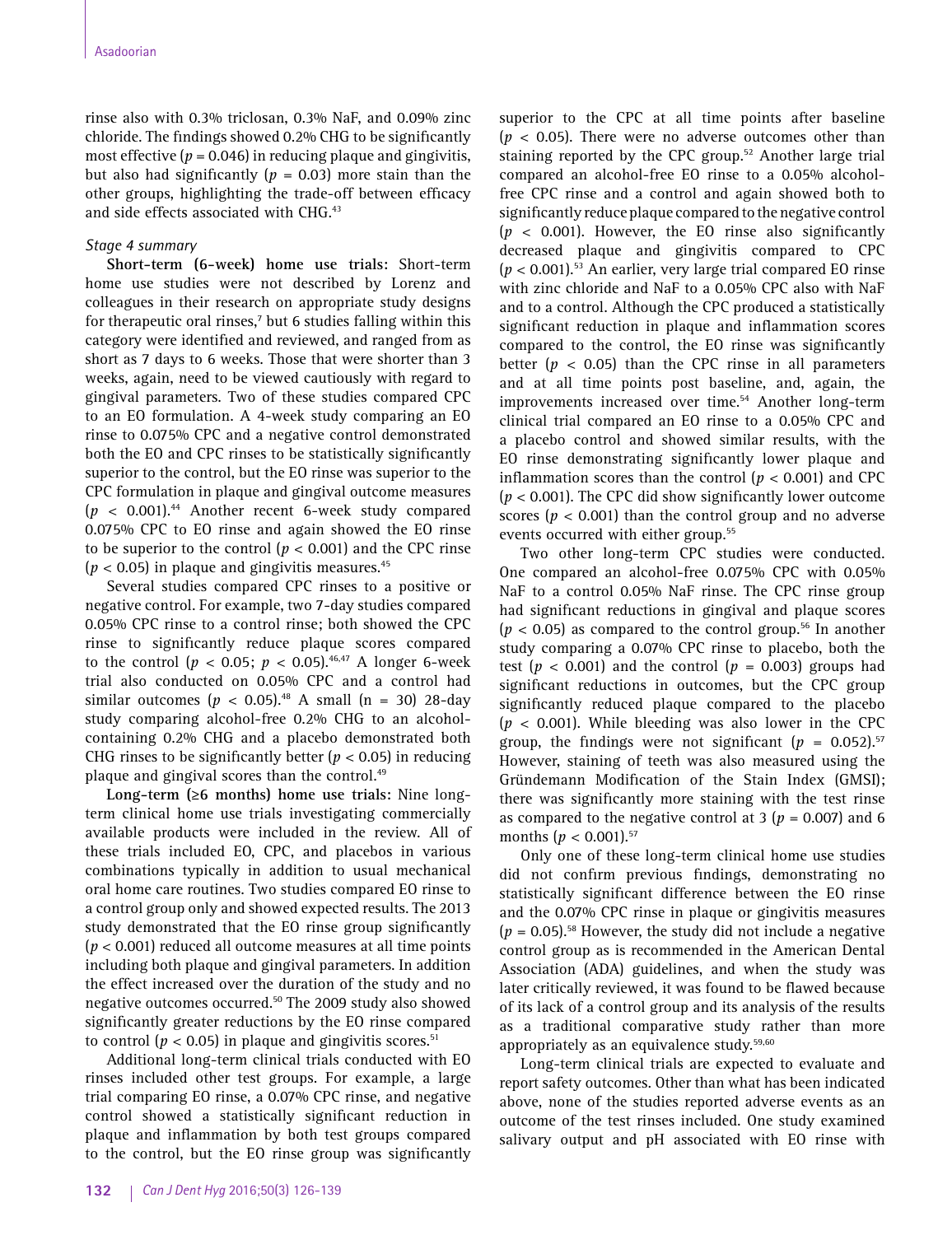| Study authors, date                       | Active ingredient(s)<br>(# of studies included) | Overall conclusions                                                                                                                                                         |
|-------------------------------------------|-------------------------------------------------|-----------------------------------------------------------------------------------------------------------------------------------------------------------------------------|
| Araujo et al. (2015) <sup>10</sup>        | E(0 (29)                                        | Meta-analysis demonstrates clinically significant, site-specific benefit of adjunctive<br>EO treatment within a 6-month period                                              |
| Van Strydonck et al. (2012) <sup>12</sup> | CHG (30)                                        | CHG with oral hygiene versus placebo or control mouthrinse provides significant<br>reductions in plaque and gingivitis scores, but a significant increase in staining score |
| Van Leeuwen et al. (2011) <sup>11</sup>   | EO, CHG (19)                                    | EO appears to be a reliable alternative to chlorhexidine mouthwash with respect to<br>parameters of gingival inflammation                                                   |
| Haps et al. (2008) <sup>13</sup>          | CPC(3)                                          | Provides small but significant adjunctive benefit to mechanical cleansing                                                                                                   |
| Stoeken et al. (2007) <sup>79</sup>       | EO(11)                                          | EO provides additional benefit with regard to plaque and gingivitis reductions                                                                                              |

**Table 2.** Oral rinse systematic reviews (2007 to present)

alcohol and found no alterations to either outcome.<sup>51</sup>

## Systematic reviews

Since the 2006 CDHA position paper was published, several systematic reviews and meta-analyses have been carried out on commercially available oral rinse products. These reviews (Table 2) compare CHG, EO, and CPC rinses to each other and/or to placebo and reaffirm the continued focus on these 3 active ingredients found in commercially available products. A recently published systematic review on natural-compound-containing mouthrinses, primarily focused on non-commercial formulations,<sup>61</sup> will be discussed in a separate article. Overall, the results of these systematic reviews and meta-analyses demonstrate that, while CHG consistently reduces plaque beyond that achieved with EO rinse, the latter appears to reduce gingival inflammatory outcomes similarly to CHG without the negative side effect profile.<sup>10,11</sup> CPC rinses have shown less compelling results with regard to plaque and gingival outcomes.13

The most recent of these systematic reviews was published in 2015 and examined 29 RCTs of 6 months in duration conducted with commercially available EO rinse, including both published and unpublished trials. While this research was sponsored by the EO manufacturer, it included a meta-analysis with results from over 5000 participants thereby providing a comprehensive summary of the outcomes of EO rinse as compared to mechanical cleansing alone in both whole mouth means and "site specific" data.<sup>10</sup> In addition, the review provided summary odds ratios for plaque-free and inflammation-free sites and a responder analysis to help guide clinical decision making.10 All statistical measures showed a statistically and clinically significant adjunctive benefit of EO rinsing over 6 months.<sup>10</sup>

In 2012, Van Strydonck and colleagues published a systematic review of 30 studies on CHG.<sup>12</sup> The authors concluded that CHG oral rinses, together with oral hygiene, provide significant reductions in both plaque and gingivitis scores (*p* < 0.00001) compared to placebo-control mouthrinse in clients with gingivitis, but statistically significant side effects were found.<sup>12</sup> Staining was the most common observation, but increased calculus formation and taste alterations were also frequently reported.12 In a 2011 systematic review, Van Leeuwen and co-researchers compared EO and CHG, concluding that, in long-term use, EO rinse appeared to be a reliable alternative to CHG with respect to parameters of gingival inflammation without the negative side effects.<sup>11</sup> Although the CPC systematic review included products with different concentrations and studies with considerable heterogeneity, from the meta-analysis the authors concluded there was a small but statistically significant additional benefit in reducing plaque accumulation ( $p < 0.00001$ ) and gingival inflammation ( $p < 0.00003$ ).<sup>13</sup>

## **DISCUSSION**

Four stages of research on commercially available oral rinses have been conducted, ranging from short-term in vitro and in vivo studies to long-term (≥6 months) home use clinical trials. The studies primarily focused on the more established formulations, including CHG, EO, and CPC rinses, although shorter trials tended to compare novel concentrations and combinations of these and other products.

Commercially available oral rinses are supported by a large body of research, some of which has been funded by product manufacturers. While clinicians should always approach research with healthy skepticism, industryconducted or sponsored research can be of high quality and, like all scholarly research, is scrutinized by peer review committees prior to publication to ensure scientific rigour. Clinical trials involving human subjects must undergo ethical review and, in most countries, drug trials must be registered so they can be followed through to the publication phase.<sup>62-64</sup> Given this concerted effort to reduce reporting bias, it would be imprudent to discount research solely because it was supported or conducted by industry.

In Canada, most oral rinses are categorized as a "consumer health product" and fall within one of over 80 categories of non-prescription products approved for use.<sup>65</sup> These products can be identified by their product number on the label, which also indicates whether the product is approved by the Food and Drug Regulations or by the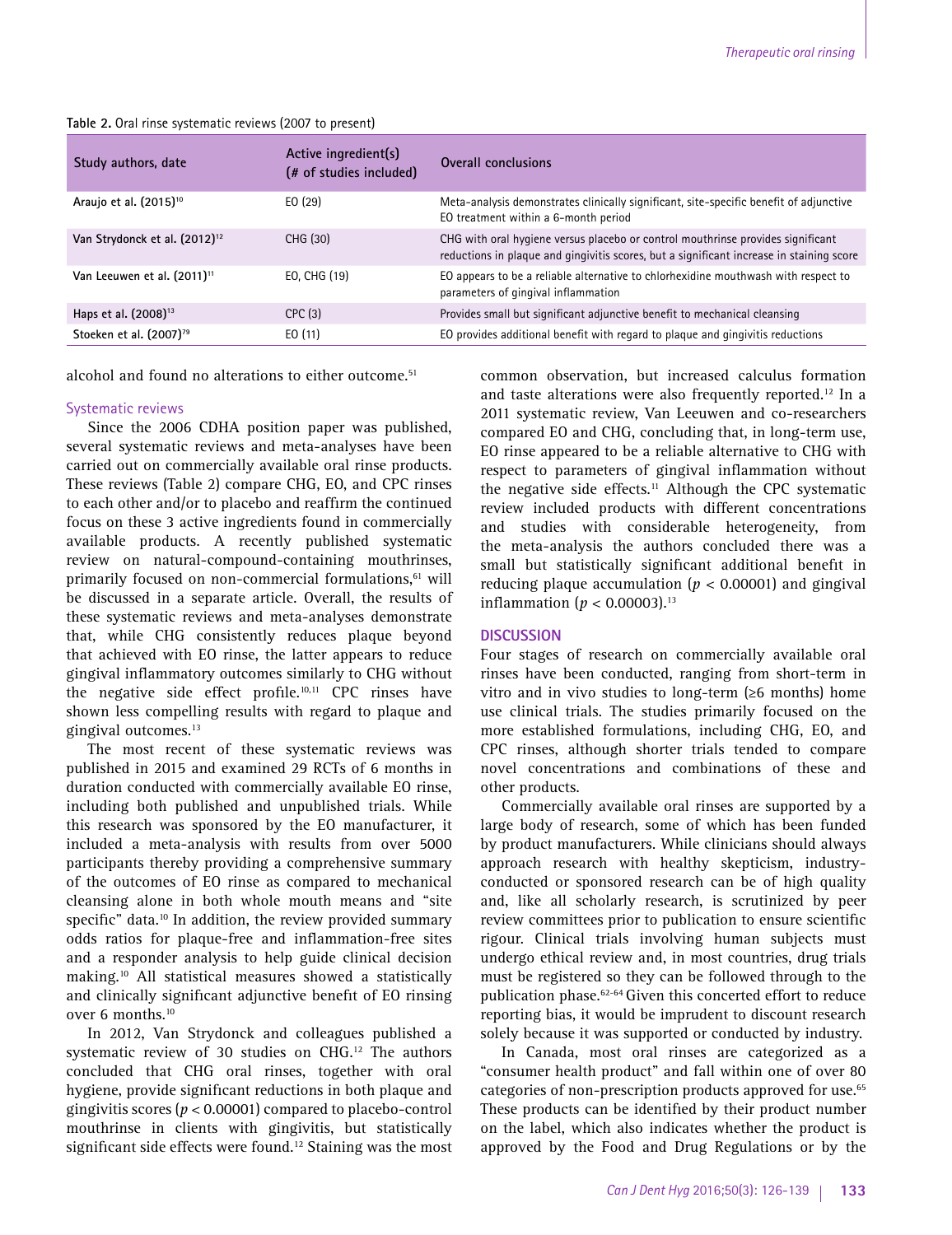Natural Health Products Regulations.<sup>65</sup> In addition, these products must have a valid product licence issued by Health Canada, which requires the brand to demonstrate product safety and efficacy.<sup>65</sup> Products requiring a prescription are regulated under the Food and Drug Regulations.<sup>65</sup>

The Canadian Dental Association provides reviews of submissions from consumer oral health product manufacturers, verifying that the research methods and product claims are scientifically supported by the evidence.<sup>66</sup> The ADA has specific and rigorous criteria for granting the ADA seal of acceptance to chemotherapeutic oral rinses. These criteria include proof of objective clinical/laboratory studies demonstrating safety and effectiveness, FDAapproved ingredients, manufacturer assured purity and uniformity and, finally, packaging and advertising claims supported by science.<sup>67</sup> As part of these rigorous criteria, clinical trials must also be at least 6 months in duration and must demonstrate statistically significant reductions in both plaque and gingivitis. To date, only CHG and EO rinses have received the ADA seal, but because the ADA has moved away from approving prescription products, CHG has lost its ADA seal.<sup>68</sup>

Most of the short-term studies included in this review were in vitro or in vivo studies examining effects after single exposure to rinses over 8 or more hours without other oral hygiene interventions. These studies primarily compared CPC rinses to negative controls or placebos or to CHG, serving as a positive control, and examined bacterial vitality, MIC to oral microbiota, and/or CFU counts. Overall, this research did not present any unexpected results in that the CPC formulations in various concentrations were consistently significantly more effective than negative controls but less effective than CHG. Interestingly, no differences in outcomes were demonstrated when an alcohol-free formulation was compared to an alcoholcontaining counterpart in early-stage research models.

Stage 2 studies examined plaque regrowth over several days of suspended oral hygiene (with the exception of the rinse) and are too short to draw conclusions about gingival inflammatory outcomes, although many of the studies did. The stage 2 studies demonstrated the greatest inconsistencies in study design and also had very small sample sizes, potentially affecting statistical power. These studies were largely conducted with CHG and CPC rinse formulations, but a few less-established products were evaluated. Again, CHG in various concentrations (i.e., 0.05%, 0.1%, 0.12%, and 0.2%) was found to be superior in inhibiting plaque regrowth compared to other products including CPC, A/NaF, EO with fluoride, and a commercially available herbal rinse. One study demonstrated alcoholcontaining CHG rinse to be superior to an alcohol-free version.<sup>27</sup> In addition, an herbal based product (HiOra®) and the antiseptic hexitidine produced, in separate studies, statistically significant results, suggesting that more and possibly higher level research is warranted to investigate

potential therapeutic activity. However, a systematic review conducted on hexitidine concluded that it was consistently less effective than and not a good alternative to CHG.<sup>69</sup>

Research shows that maturing biofilm bacteria is profoundly more resistant to antimicrobials than those in planktonic states. Therefore, it is essential for potentially effective antimicrobial agents to demonstrate activity within biofilm models.<sup>24</sup> Few stage 3 experimental gingivitis studies were conducted, which, when conducted well, would have the potential to demonstrate plaque and gingival effects. Instead, most of the stage 3 studies were only 2 weeks in length, and may not have provided sufficient time for gingivitis to occur. Within this model, both EO and CPC formulations significantly reduced plaque and gingivitis compared to controls, but the EO rinse consistently outperformed the CPC. Given the demonstrated effects, additional stage 3 studies with these products are likely unwarranted at least with current formulations.

If they are of sufficient duration, short-term  $(\leq 1 \text{ month})$ home use studies have the potential to show both plaque and gingival outcomes and are more authentic to real-life conditions than stage 3 studies in that other oral hygiene measures are not suspended. Few of these studies were identified for review. In those that were, however, expected outcomes prevailed with EO, CPC, and CHG rinses all outperforming negative controls and EO rinse significantly reducing plaque and inflammation compared to CPC rinse.

Long-term (≥6 months) home use clinical trials provide the most compelling results for clinicians because they have typically gone through all earlier stages of research and likely have the demonstrated efficacy warranting a long-term trial. These studies must report safety, efficacy, and compliance. Of the long-term clinical trials reviewed, most compared EO rinse to CPC and/or a negative control. With only one exception, the EO rinse was superior in reducing plaque and gingivitis when compared to the CPC. Studies examining the addition of zinc chloride and fluoride did not alter these outcomes. Two of the longterm trials demonstrated CPC to have increased staining associated with its use, which has been confirmed in a systematic review on CPC rinse.<sup>12</sup>

It is generally accepted that plaque biofilm is the primary etiology for gingival inflammation and periodontal disease progression.3,70 However, some researchers have concluded that EO rinses possess a synergistic anti-inflammatory effect<sup>71</sup> and, notwithstanding well-demonstrated plaque reductions, provide enhanced anti-inflammatory benefits.51,72,73 While CHG remains the gold standard in terms of plaque outcomes, EO rinse performs well in reducing plaque and demonstrates comparable outcomes to CHG with regard to gingival inflammation reductions.

EO rinses are a group of plant extracts and, currently, only one EO rinse is commercially available, having a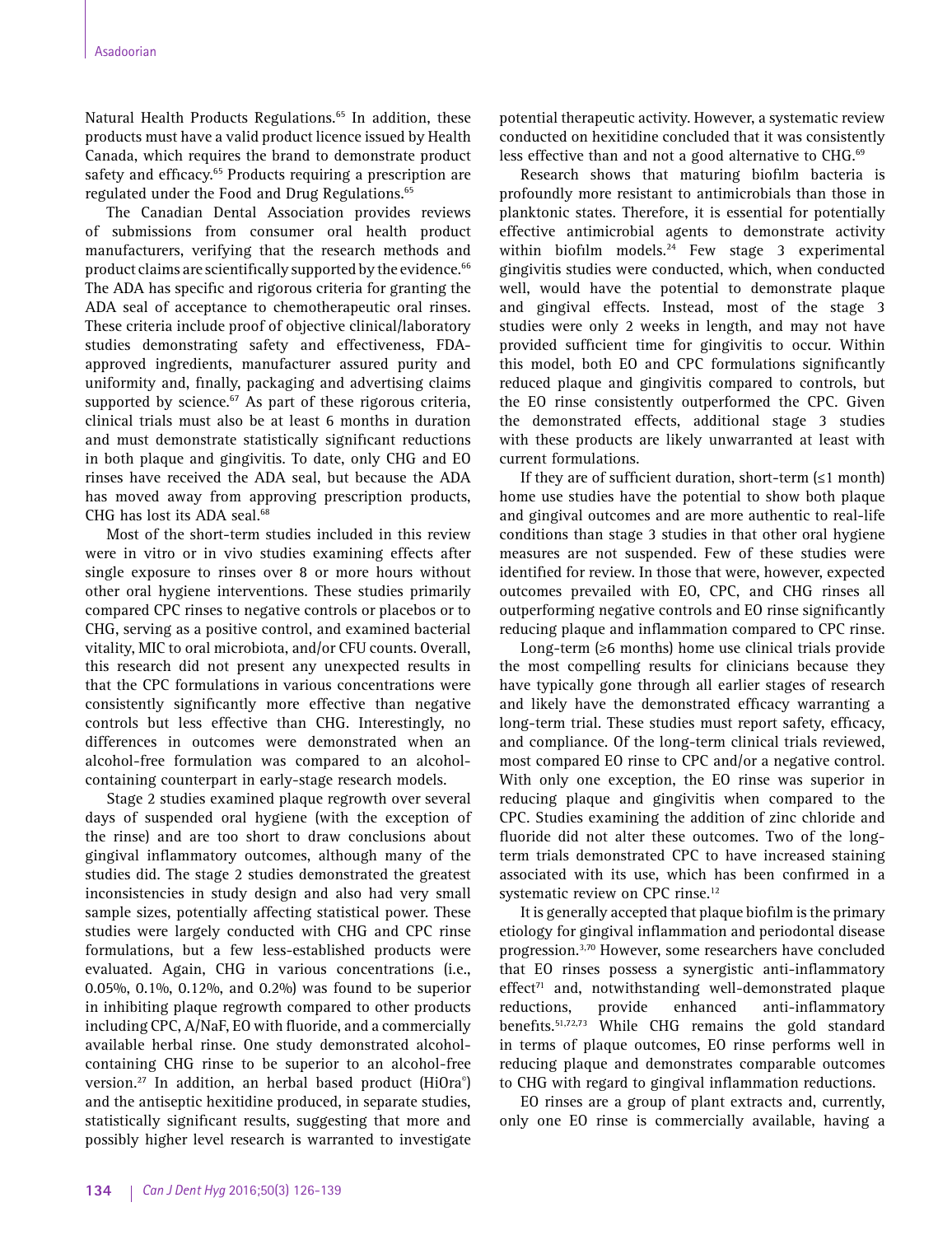greater than 100-year history of use. This rinse includes a fixed combination of 3 essential oils: thymol 0.063%, eucalyptol 0.091%, and menthol 0.042%, as well as additional ingredients such as methyl salicylate 0.0660%.<sup>74</sup> Other EO rinses have not been studied to the same degree and consist of various formulations. As a result, similar conclusions cannot be made. Over a decade of research reviewed here shows a benefit of using EO rinse in addition to mechanical methods, thereby substantiating its use with clients.

To enhance rinse activity, research reviewed recommended that mechanical therapy be performed prior to rinsing to disrupt biofilm and decrease the microbial load, allowing for a more effective penetration by the chemotherapeutic agent into the plaque biofilm.<sup>71</sup> It should be recognized that no mechanical method or therapeutic oral rinse has demonstrated the ability to completely eliminate oral biofilm. Therefore, a daily combination of both interventions should be recommended. This review validates the importance of a multitherapeutic approach involving traditional mechanical methods, such as tooth brushing and interdental cleansing, and therapeutic oral rinsing. Therapeutic oral rinse should be considered complementary to mechanical oral hygiene.

Oral rinses are typically well tolerated by most individuals. Discolouration is the most frequent side effect reported and one discolouration index provided a standardized estimate of the amount in study subjects.<sup>7</sup> For the most part, EO rinses do not have side effects like CHG and CPC have demonstrated with regard to stain and, therefore, can be used over the long term.<sup>52,75</sup> The presence of plaque increases CHG side effects and reinforces the necessity of biofilm disruption prior to the start of CHG mouth rinsing.42 No studies in the review reported poor tolerance of EO rinses with or without alcohol over the long term, including changes to pH and salivary output.<sup>51</sup> This finding confirms research conducted previously, which demonstrated no increase in the perception of oral dryness (xerostomia) or a decrease in salivary output with EO rinse,76 contrary to commonly perpetuated beliefs.

While controversy has existed surrounding mouthwash use (particularly those containing alcohol) and oropharyngeal cancer, epidemiological research has shown no statistically significant association between the regular use of mouthwash and oral cancer. Neither has a trend in risk of oral cancer with increased daily use of mouthwash been demonstrated. Importantly, there was also no association between alcohol-containing oral rinse and oral cancer.<sup>77</sup>

A recent, large European case–control study aimed to assess the association between mouthwash use and other factors, and upper-aerodigestive tract (UADT) cancer risk. Although the study used hospital patients as the controls, these patients had been admitted for conditions unrelated to oral cancer risk. The study corroborated a dose–effect relationship between tobacco smoking and alcohol consumption (markedly so when combined) and UADT risk, and demonstrated that both socio-economic status and consumption of fruits and vegetables had an inverse relationship to risk of UADT. Interestingly, after adjusting for tobacco smoking and alcohol, the study concluded that poor oral health and poor dental care were independently associated with increased risk of UADT. While the study did not demonstrate an association between prescribed levels (twice daily use) of oral rinsing and oral cancer, the researchers found an association between frequent mouthwash use  $(\geq 3$  times/day) and oral cavity and pharyngeal cancers. This finding was based on only 1.8% of cases and 0.8% of controls reporting such frequent use. Further, the study did not account for alcohol-containing versus non-alcohol-containing mouthwash.78 The researchers concluded that the impact of the alcohol content present in most formulations remains to be fully clarified, and they further hypothesized that any risk associated with mouthwash use and oral cancer is likely confined to smokers given that alcohol consumption among "never smokers" has not been shown to be a risk for head and neck cancers.<sup>78</sup>

Ethanol is incorporated in some oral rinses to act as a solubilizer, stabilizer, and preservative, and, although not considered an active ingredient, seems to enhance antiplaque efficacy.77 Recently, more alcohol-free formulations have been made commercially available, but there is less research demonstrating equivalency of these products. It is important to recognize that commercial EO rinses have been safely in use for over a century and have not demonstrated adverse effects in long-term clinical trials. While this paper does not attempt to review the literature surrounding an association between mouthwash use, alcohol, and cancerrelated health risks, it will be important to review this literature going forward in order to make more definitive statements surrounding safety. Dental hygienists should consider all risks when evaluating therapeutic oral rinsing benefits for their clients, particularly clients who currently engage in high-risk behaviours such as tobacco smoking and high levels of alcohol consumption.

## **CONCLUSION**

Based on this review, dental hygienists can confidently recommend a commercially available EO mouthrinse for their adult clients, with alcohol where not prohibited by client characteristics (i.e., alcoholism, religious beliefs, ability to expectorate), for long-term, twice daily use to reduce plaque and gingival inflammation, regardless of current home care routines. Clients presenting with high-risk behaviours, such as tobacco smokers, should be viewed holistically and cautioned about demonstrated and potential oropharyngeal cancer risks. Several additional commercial products including CPC have consistently shown efficacy superior to placebos, but not comparatively to EO and CHG and not in long-term clinical trials with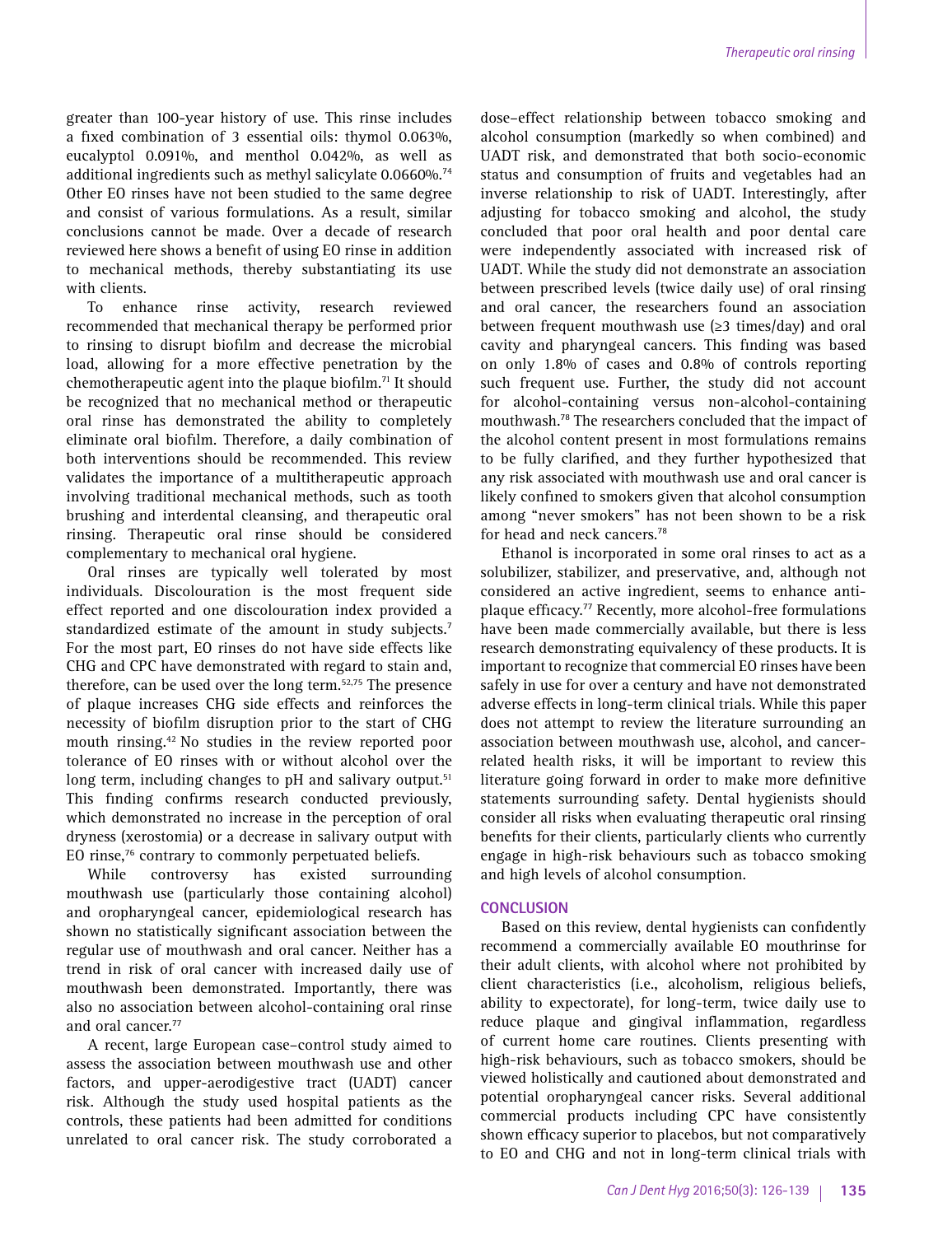stringent study protocols. These conclusions are aligned with several recently conducted systematic reviews and ADA accepted guidelines and related seals of acceptance. Therapeutic oral rinses should be used together with mechanical cleansing (tooth brushing and interdental cleansing) in order for clients to achieve the highest level of plaque and gingival inflammatory control. Incorporating an effective therapeutic oral rinse as a complement to home care routines will help dental hygiene clients reduce oral biofilm and achieve more desirable oral health outcomes.

# **APPENDIX: UPDATES TO THERAPEUTIC ORAL RINSING RECOMMENDATIONS**

| 2016 updated recommendation                                                                                                                                                                                                                                                                                                                                                         | 2006 recommendation                                                                                                                                                                                                                                                                                                                                 | Rationale                                                                                                                                                                                                                                                                                                                                                                                                                                                                  |  |
|-------------------------------------------------------------------------------------------------------------------------------------------------------------------------------------------------------------------------------------------------------------------------------------------------------------------------------------------------------------------------------------|-----------------------------------------------------------------------------------------------------------------------------------------------------------------------------------------------------------------------------------------------------------------------------------------------------------------------------------------------------|----------------------------------------------------------------------------------------------------------------------------------------------------------------------------------------------------------------------------------------------------------------------------------------------------------------------------------------------------------------------------------------------------------------------------------------------------------------------------|--|
| 1. Revised:<br>Over-the-counter<br>(OTC)<br>commercially available therapeutic oral<br>rinses should be viewed as part of an<br>overall plaque control strategy along with<br>mechanical plaque removal methods.                                                                                                                                                                    | 1. Over-the-counter (OTC) commercially<br>available chemotherapeutic oral rinses<br>should be viewed as adjunctive to<br>mechanical plaque removal methods.                                                                                                                                                                                         | Research supports the use of therapeutic oral<br>rinses to complement mechanical methods<br>as it shows a benefit beyond what can be<br>accomplished by mechanical means alone.                                                                                                                                                                                                                                                                                            |  |
| 2. Revised: While recommendations should<br>remain client specific, therapeutic oral<br>rinses are indicated as a complementary oral<br>hygiene component for all adult clients (with<br>exception to those with a contraindication<br>to use).                                                                                                                                     | 2. OTC rinses are particularly indicated for<br>clients with uncontrolled plaque, bleeding,<br>inflammation and/or gingivitis; all oral<br>hygiene recommendations should be<br>client specific.                                                                                                                                                    | Virtually all study subjects have experienced a<br>reduction in plaque and inflammation with the<br>addition of a therapeutic oral rinse beyond that<br>achieved by mechanical methods alone; even<br>clients with minimal plaque and inflammation<br>can expect improvements.                                                                                                                                                                                             |  |
| 3. No change: For OTC rinses, a fixed<br>combination of 3 essential oils: thymol<br>0.063%, eucalyptol 0.091%, and menthol<br>0.042%, and additional ingredients, such<br>as methyl salicylate 0.0660%, has been<br>demonstrated in rigorous<br>long-term<br>studies to be most effective and safe, with<br>acceptable side effects.                                                | 3. For OTC rinses, a fixed combination of 3<br>essential oils: thymol 0.063%, eucalyptol<br>0.091%, and menthol 0.042%, and<br>additional ingredients, such as methyl<br>salicylate 0.0660% (Listerine), has been<br>demonstrated in stringent long-term<br>studies to be most effective, safe, with<br>acceptable side effects.                    | More research conducted since 2006 has<br>accumulated in long-term clinical trials<br>and systematic reviews to substantiate this<br>recommendation.                                                                                                                                                                                                                                                                                                                       |  |
| 4. Revised: Several commercial products have<br>shown efficacy superior to placebos (e.g.,<br>CPC [in specific % formulations], hexitidine,<br>and one herbal formulation [HiOra®]) and<br>require further stage-appropriate research.                                                                                                                                              | 4. Several additional OTC rinse products,<br>including AmF/SnF2, some products<br>containing cetylpyridinium chloride, and<br>triclosan, have shown efficacy superior to<br>placebos but not within stringent study<br>protocols. They therefore warrant further<br>investigation.                                                                  | Research has demonstrated efficacy of some<br>additional products, but these require further,<br>higher stage research to substantiate findings.                                                                                                                                                                                                                                                                                                                           |  |
| 5. Revised: Dental hygienists can recommend<br>alcohol-containing products as these have<br>not been demonstrated to have adverse<br>effects; the exception remains for clients who<br>are unable to tolerate alcohol for personal<br>reasons; clients demonstrating high-<br>risk behaviours such as tobacco smoking<br>should be cautioned regarding (over)use of<br>oral rinses. | 5. Dental<br>hygienists<br>can<br>recommend<br>alcohol-containing products as these have<br>not been demonstrated to have adverse<br>effects; the exception remains for clients<br>who are unable to tolerate alcohol for<br>various medically related reasons.                                                                                     | Additional<br>substantiates<br>research<br>this<br>recommendation; no reductions in salivary<br>output or perception of dryness (xerostomia)<br>have been demonstrated; while no adverse<br>outcomes have been reported with prescribed<br>levels of oral rinses,<br>epidemiological<br>data continue to be monitored regarding<br>oropharyngeal cancer risks associated with<br>smoking, alcohol use, poor oral health, poor oral<br>hygiene, and the use of oral rinses. |  |
| 6. No change: Dental hygienists will need to<br>continue to monitor this field of inquiry as<br>research and development in the area will<br>likely continue; dental hygienists need to<br>recognize the limitations of short-term,<br>early-stage research study methods when<br>determining the efficacy and safety of<br>rinse formulations.                                     | 6. Dental hygienists will need to monitor<br>this field of inquiry closely as vigorous<br>research and development in the area will<br>likely continue. Dental hygienists need<br>to recognize the limitations of short-<br>term and less stringent long-term study<br>protocols when determining the efficacy<br>and safety of rinse formulations. | The stages of research framework adopted for<br>use in this paper further substantiates this<br>recommendation. A second review focussed on<br>non-commercially available oral rinse products<br>will be published, which will be of interest to<br>dental hygienists.                                                                                                                                                                                                     |  |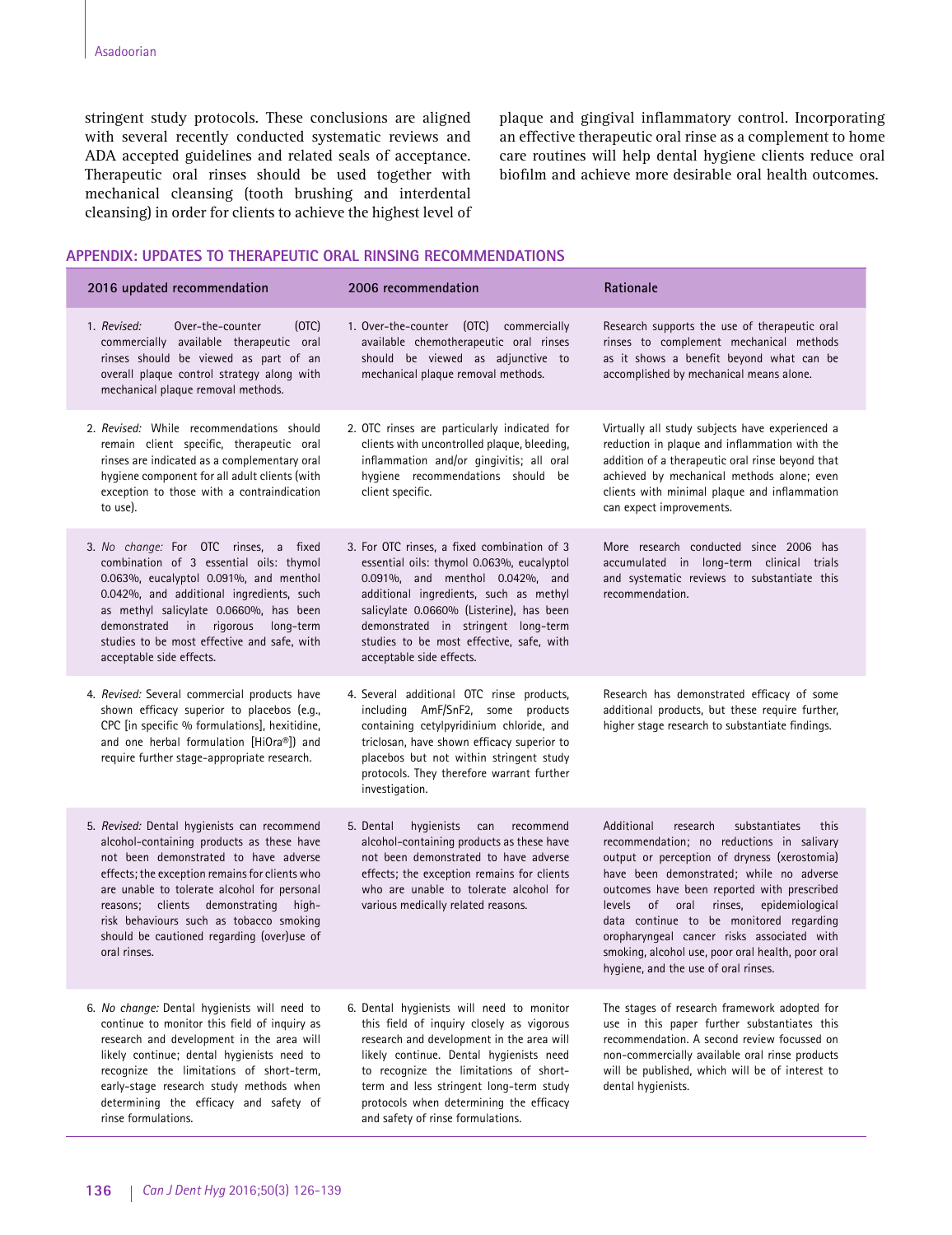#### **DUALITY OF INTEREST**

Joanna Asadoorian was paid as a consultant by the Canadian Dental Hygienists Association (CDHA) for the design, research, and writing of this position paper, and also works on contract with CDHA. She has done shortterm contractual work with Johnson & Johnson in the past.

#### **REFERENCES**

- 1. Borgnakke WS. Does treatment of periodontal disease influence systemic disease? *Dent Clin North Am.* 2015;59(4):885–917.
- 2. Teles RP, Teles FRF. Antimicrobial agents used in the control of periodontal biofilms: Effective adjuncts to mechanical plaque control? *Braz Oral Res.* 2009;23(Special Issue 1):39–48.
- 3. Wilder RS, Bray KS. Improving periodontal outcomes: Merging clinical and behavioral science. *Periodontol 2000.* 2016;71:65–81.
- 4. Donn J. Medical benefits of dental floss unproven [Internet]. Associated Press; 2016. Available from: bigstory.ap.org/article/.../ medical-benefits-dental-floss-unproven.
- 5. Rode SM, Gimenez X, Montoya VC, Gómez M, Blanc SL, Medina M, et al. Daily biofilm control and oral health: Consensus on the epidemiological challenge – Latin American Advisory Panel. *Braz Oral Res.* 2012;26(Special Issue 1):133–42.
- 6. Asadoorian J. CDHA position paper on commercially available over-the-counter oral rinsing products. *Can J Dent Hyg.* 2006;40(4):1–13.
- 7. Lorenz K, Bruhn G, Netuschil L, Heumann C, Hoffman T. How to select study designs and parameters to investigate the effect of mouthrinses? Part I: Rationale and background. *J Physio Pharm*. 2009;60(Supplement 8):77–83.
- 8. Bolerazska B, Marekova M, Markovska N. Trends in laboratory diagnostic methods in periodontology. *Acta Medica (Hradec Kralove)*. 2016;59(1):3–9.
- 9. Rohrig B, du Prel JB, Wachtlin D, Kwiecien R, Blettne, M. Sample size calculation in clinical trials: Part 13 of a series on evaluation of scientific publications. *Dtsch Arztebl Int*. 2010;107(31- 32):552–56.
- 10. Araujo MWB, Charles CA, Weinstein RB, McGuire JA, Parikh-Das AM, Du Q, et al. Meta-analysis of the effect of an essential oilcontaining mouthrinse on gingivitis and plaque. *J Am Dent Assoc*. 2015;146(8):610–33.
- 11. Van Leeuwen MP, Slot DE, Van der Weijden GA. Essential oils compared to chlorhexidine with respect to plaque and parameters of gingival inflammation: a systematic review. *J Periodontol*. 2011;82(2):174–94.
- 12. Van Strydonck DA, Slot DE, Van der Velden U, Van der Weijden F. Effect of a chlorhexidine mouthrinse on plaque, gingival inflammation and staining in gingivitis patients: a systematic review. *J Clin Periodontol*. 2012;39(11):1042–54.
- 13. Haps S, Slot DE, Berchier CE, Van der Weijden GA. The effect of cetylpyridinium chloride-containing mouth rinses as adjuncts to toothbrushing on plaque and parameters of gingival inflammation: a systematic review. *Int J Dent Hyg*. 2008;6:290– 303.
- 14. The Cochrane Collaboration [website]. 2016. Available from: http://canada.cochrane.org/.
- 15. Barnes V, Arvanitidou E, Szewczyk G, Richter R, DeVizio W, Cronin M, Michelle S. Evaluation of the antiplaque efficacy of two cetylpyridinium chloride-containing mouthwashes. *J Clin Dent*. 2011;22(6):200–203.
- 16. Sreenivasan PK, Haraszthy VI, Zambon JJ. Antimicrobial efficacy of 0.05% cetylpyridinium chloride mouthrinses. *Lett Appl Microbiol*. 2013;56(1):14–20.
- 17. Rao D, Arvanitidou E, Du-Thumm L, Rickard AH. Efficacy of an alcohol-free CPC-containing mouthwash against oral multispecies biofilms. *J Clin Dent*. 2011;22(6):187–94.
- 18. Latimer J, Munday JL, Buzza KM, Sreenivasan PK, McBain AJ. Antibacterial efficacy of a cetylpyridinium chloride-based mouthrinse against Fusobacterium nucleatum and in vitro plaques. *Am J Dent*. 2015;September(28 Spec No A):9A-13A.
- 19. Schaeffer LM, Szewczyk G, Nesta J, Vandeven M, Du-Thumm L, Williams MI, Arvanitidou E. In vitro antibacterial efficacy of cetylpyridinium chloride-containing mouthwashes. *J Clin Dent*. 2011;22(6):183–86.
- 20. Drake D, Villhauer AL. An in vitro comparative study determining bactericidal activity of stabilized chlorine dioxide and other oral rinses. *J Clin Dent*. 2011;22(1):1–5.
- 21. Bercy P, Lasserre J. Susceptibility to various oral antiseptics of Porphyromonas gingivalis W83 within a biofilm. *Adv Ther*. 2007;24(6):1181–91.
- 22. Hofer D, Meier A, Sener B, Guggenheim B, Attin T, Schmidlin PR. Biofilm reduction and staining potential of a 0.05% chlorhexidine rinse containing essential oils. *Int J Dent Hyg*. 2011;9(1):60–67.
- 23. Nascimento AP, Tanomaru JM, Matoba-Júnior F, Watanabe E, Tanomaru-Filho M, Ito IY. Maximum inhibitory dilution of mouthwashes containing chlorhexidine and polyhexamethylene biguanide against salivary Staphylococcus aureus. *J Applied Oral Sci*. 2008;Sep-Oct 16(5):336–39.
- 24. Hooper SJ, Lewis MA, Wilson MJ, Williams DW. Antimicrobial activity of Citrox bioflavonoid preparations against oral microorganisms. *Br Dent J.* 2011;210(1):1–5.
- 25. Rawlinson A, Pollington S, Walsh TF, Lamb DJ, Marlow I, Haywood J, Wright P. Efficacy of two alcohol-free cetylpyridinium chloride mouthwashes — a randomized double-blind crossover study. J *Clin Periodontol*. 2008;35(3):230–35.
- 26. Pizzo G, La Cara M, Licata ME, Pizzo I, D'Angelo M. The effects of an essential oil and an amine fluoride/stannous fluoride mouthrinse on supragingival plaque regrowth. *J Periodontol.*  2008;79(7):1177–83.
- 27. Ennibi O, Lakhdar L, Bouziane A, Bensouda Y, Abouqal R. Chlorhexidine alcohol base mouthrinse versus Chlorhexidine formaldehyde base mouthrinse efficacy on plaque control: Double blind, randomized clinical trials. *Medicina Oral Patología Oral y Cirugia Bucal.* 2013:e135–e9.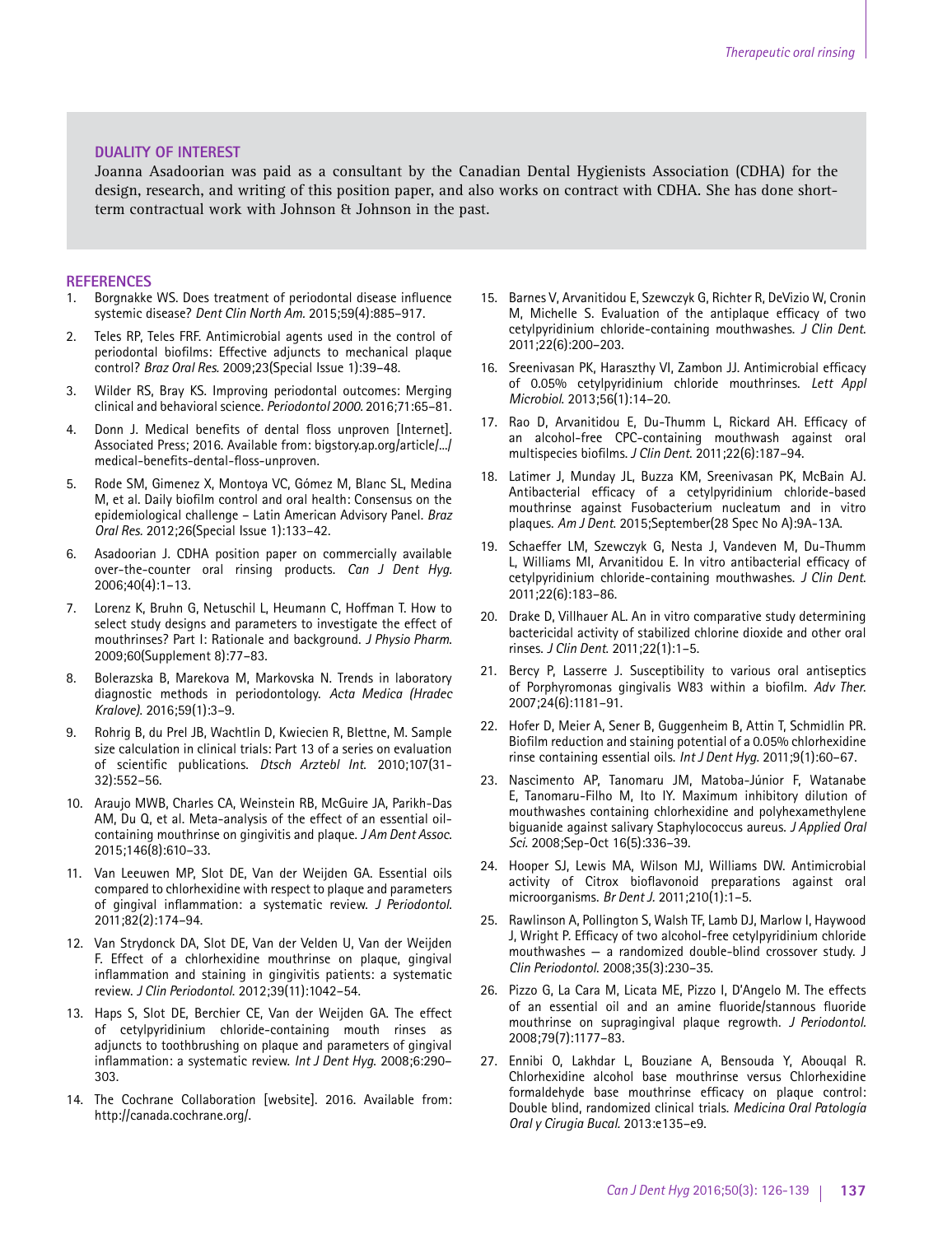- 28. Garcia V, Rioboo M, Serrano J, O'Connor A, Herrera D, Sanz M. Plaque inhibitory effect of a 0.05% cetyl-pyridinium chloride mouth-rinse in a 4-day non-brushing model. *Int J Dent Hyg.*  2011;9:266–73.
- 29. Versteeg PA, Rosema NA, Hoenderdos NL, Slot DE, Van der Weijden GA. The plaque inhibitory effect of a CPC mouthrinse in a 3-day plaque accumulation model — a cross-over study. *Int J Dent Hyg.* 2010;8(4):269–75.
- 30. Marchetti E, Casalena F, Capestro A, Tecco S, Mattei A, Marzo G. Efficacy of two mouthwashes on 3-day supragingival plaque regrowth: a randomized crossover clinical trial. *Int J Dent Hyg.*  2015:1–8.
- 31. De Siena F, Del Fabbro M, Corbella S, Taschieri S, Weinstein R. Evaluation of chlorhexidine 0.05% with the adjunct of fluoride 0.05% in the inhibition of plaque formation: a double blind, crossover, plaque regrowth study. *Int J Dent Hyg.* 2013;11(3):186– 90.
- 32. Hannig C, Gaeding A, Basche S, Richter G, Helbig R, Hannig M. Effect of conventional mouthrinses on initial bioadhesion to enamel and dentin in situ. *Caries Res*. 2013;47(2):150–61.
- 33. Malhotra R, Grover V, Kapoor A, Saxena D. Comparison of the effectiveness of a commercially available herbal mouthrinse with chlorhexidine gluconate at the clinical and patient level. *J Indian Soc Periodontol*. 2011;15(4):349–52.
- 34. Prasad KA, John S, Deepika V, Dwijendra KS, Reddy BR, Chincholi S. Anti-plaque efficacy of herbal and 0.2% Chlorhexidine gluconate mouthwash: a comparative study. *J Int Oral Health.*  2015;7(8):98–102.
- 35. Singh A, Daing A, Dixit J. The effect of herbal, essential oil and chlorhexidine mouthrinse on de novo plaque formation. *Int J Dent Hyg*. 2013;11(1):48–52.
- 36. Rahman B, Alkawas S, Al Zubaidi EA, Adel OI, Hawas N. Comparative antiplaque and antigingivitis effectiveness of tea tree oil mouthwash and a cetylpyridinium chloride mouthwash: A randomized controlled crossover study. *Contemp Clin Dent.*  2014;5(4):466–70.
- 37. He S, Wei Y, Fan X, Hu D, Sreenivasan PK. A clinical study to assess the 12-hour antimicrobial effects of cetylpyridinium chloride mouthwashes on supragingival plaque bacteria. *J Clin Dent.* 2011;22(6):195–99.
- 38. Amini P, Araujo MWB, Wu M-M, Charles CA, Sharma NC. Comparative antiplaque and antigingivitis efficacy of three antiseptic mouthrinses: a two week randomized clinical trial. *Braz Oral Res*. 2009;23(3):319–25.
- 39. Charles CA, McGuire JA, Sharma NC, Qaqish J. Comparative efficacy of two daily use mouthrinses: randomized clinical trial using an experimental gingivitis model. *Braz Oral Res.* 2011;25(4):338–44.
- 40. Charles CA, Amini P, Gallob J, Shang H, McGuire JA, Costa R. Antiplaque and antigingivitis efficacy of an alcohol-free essential-oil containing mouthrinse: A 2-week clinical trial. *Am J Dent.* 2012;25(4):195–8.
- 41. Parikh-Das AM, Sharma NC, Du Q, Charles CA. Superiority of essential oils versus 0.075% cpc-containing mouthrinse: A twoweek randomized clinical trial. *J Clin Dent.* 2013;24(3):94–9.
- 42. Zanatta FB, Antoniazzi RP, Rosing CK. The effect of 0.12% chlorhexidine gluconate rinsing on previously plaque-free and plaque-covered surfaces: a randomized, controlled clinical trial. J *Periodontol*. 2007;78(11):2127–34.
- 43. Kumar S, Patel S, Tadakamadla J, Tibdewal H, Duraiswamy P, Kulkarni S. Effectiveness of a mouthrinse containing active ingredients in addition to chlorhexidine and triclosan compared with chlorhexidine and triclosan rinses on plaque, gingivitis, supragingival calculus and extrinsic staining. *Int J Dent Hyg.* 2013;11(1):35–40.
- 44. Charles CA, Cortelli JR, Aquino D, Revankar R, Wu MM. Gingival health benefits of essential oil, 0.075% cetylpyridinium chloride and control mouthrinses: A 4-week randomized clinical study. *Am J Dent*. 2015;28(4):197–202.
- 45. Elias-Boneta AR, Toro MJ, Noboa J, Romeu FL, Mateo LR, Ahmed R, et al. Efficacy of CPC and essential oils mouthwashes compared to a negative control mouthwash in controlling established dental plaque and gingivitis: A 6-week, randomized clinical trial. *Am J Dent.* 2015;28(Spec No A):21A–6A.
- 46. Hernandez-Cott PL, Elias Boneta A, Stewart B, DeVizio W, Proskin HM. Clinical investigation of the efficacy of a commercial mouthrinse containing 0.05% cetylpyridinium chloride in reducing dental plaque. *J Clin Dent*. 2009;20(2):39–44.
- 47. Lotufo R, Calil CM, Feng HS, Sekiguchi RT, Stewart B, DeVizio W, Proskin HM. Clinical investigation of the efficacy of a commercial mouthrinse containing 0.05% cetylpyridinium chloride in preventing dental plaque. *J Clin Dent.* 2009;20(2):50–54.
- 48. Silva MF, dos Santos NB, Stewart B, DeVizio W, Proskin HM. A clinical investigation of the efficacy of a commercial mouthrinse containing 0.05% cetylpyridinium chloride to control established dental plaque and gingivitis. *J Clin Dent*. 2009;20(2):55–61.
- 49. Todkar R, Sheikh S, Byakod G, Muglikar S. Efficacy of chlorhexidine mouthrinses with and without alcohol – a clinical study. *Oral Health Prev Dent*. 2012;10(3):291–96.
- 50. Charles CA, McGuire JA, Qaqish J, Amini P. Increasing antiplaque/ antigingivitis efficacy of an essential oil mouthrinse over time: an in vivo study. *Gen Dent*. 2013;61(1):23–28.
- 51. Cortelli SC, Cortelli JR, Holzhausen M, Franco GC, Rebelo RZ, Sonagere AS, Queiroz CS, Costa FO. Essential oils in one-stage full-mouth disinfection: double-blind, randomized clinical trial of long-term clinical, microbial and salivary effects. *J Clin Periodontol*. 2009;36(4):333–42.
- 52. 52. Cortelli SC, Cortelli JR, Shang H, Costa R, Charles CA. Gingival health benefits of essential-oil and cetylpyridinium chloride mouthrinses: a 6-month randomized clinical study. *Am J Dent*. 2014;27(3):119–27.
- 53. Cortelli SC, Cortelli JR, Shang H, McGuire JA, Charles CA. Longterm management of plaque and gingivitis using an alcohol-free essential oil containing mouthrinse: a 6-month randomized clinical trial. *Am J Dent*. 2013;26(3):149–55.
- 54. Cortelli SC, Cortelli JR, Wu MM, Simmons K, Charles CA. Comparative antiplaque and antigingivitis efficacy of a multipurpose essential oil-containing mouthrinse and a cetylpyridinium chloride-containing mouthrinse: A 6-month randomized clinical trial. *Quintessence Int*. 2012;43(7):e82–e95.
- 55. Sharma NC, Araujo MWB, Wu M-M, Qaqish J, Charles CH. Superiority of an essential oil mouthrinse when compared with a 0.05% cetylpyridinium chloride containing mouthrinse: a sixmonth study. *Int Dent J*. 2010;60(3):175–80.